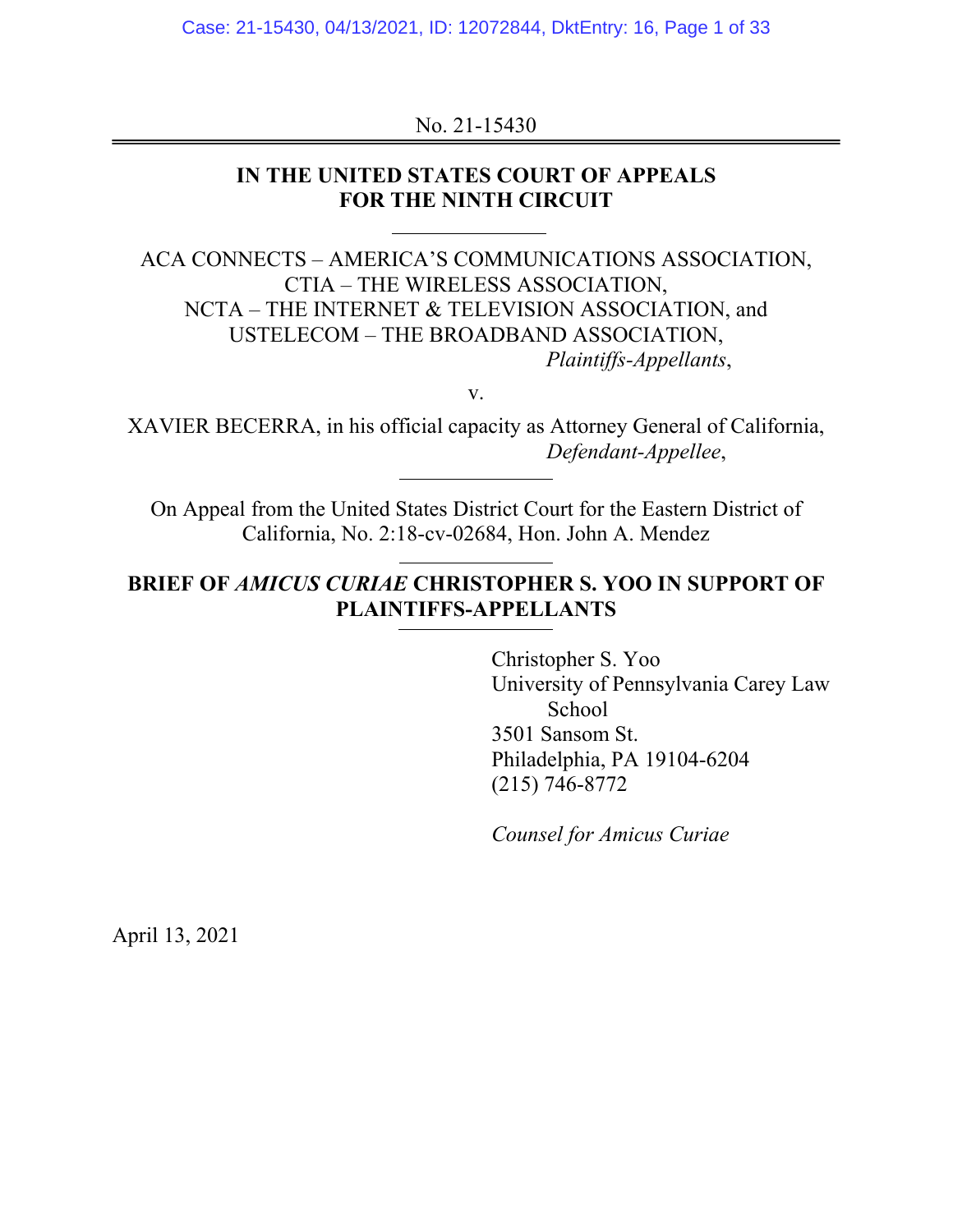## **CORPORATE DISCLOSURE STATEMENTS**

Christopher S. Yoo is an individual and is not subject to the corporate disclosure requirements of Fed. R. App. P. 26.1. *See* Fed. R. App. P. 29(a)(4)(A) (requiring corporate disclosure for an amicus curiae only "if the amicus curiae is a corporation").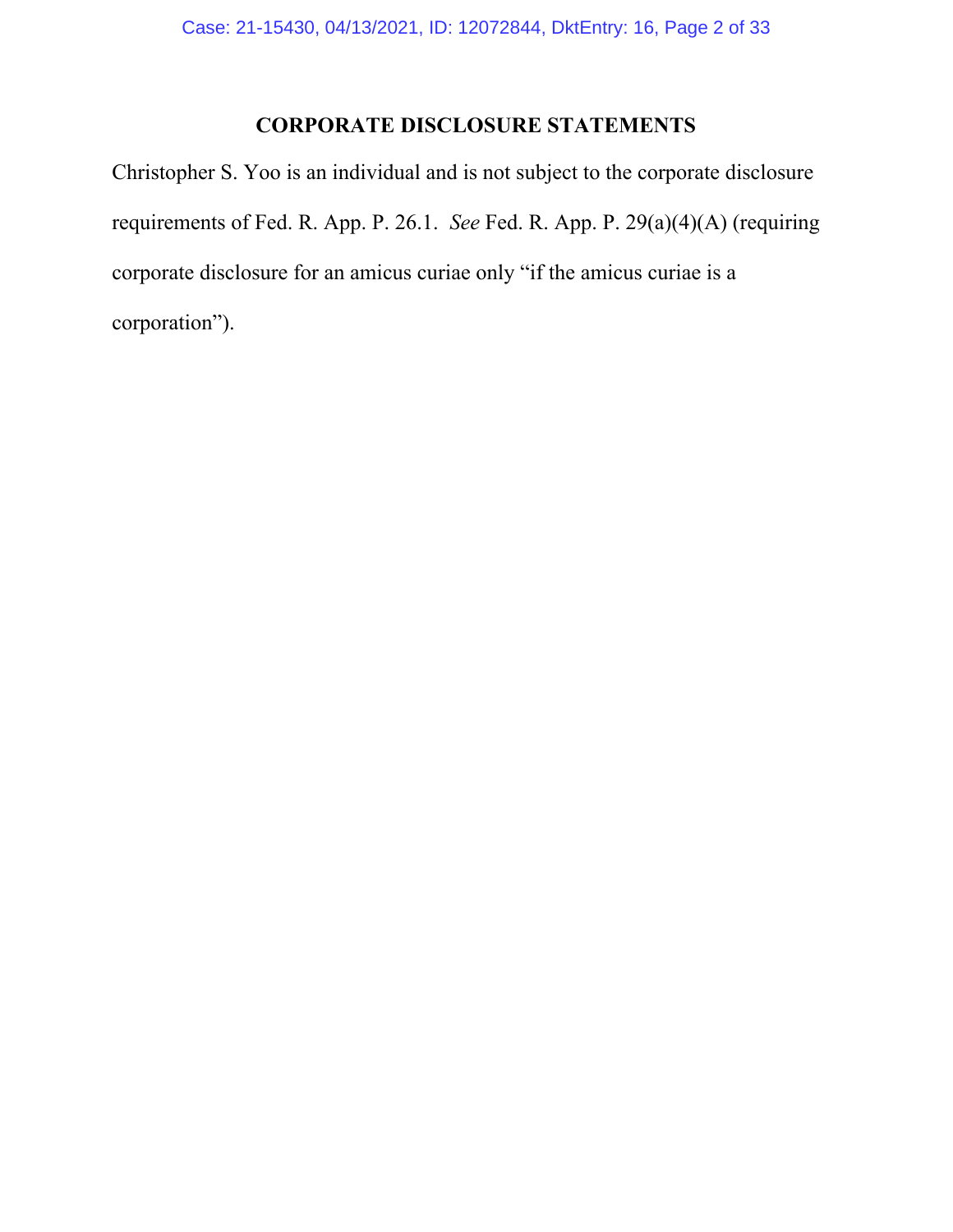# **TABLE OF CONTENTS**

| STATEMENT OF IDENTITY, INTEREST IN CASE, AND SOURCE |                |                                                                                                                                      |  |  |  |
|-----------------------------------------------------|----------------|--------------------------------------------------------------------------------------------------------------------------------------|--|--|--|
|                                                     |                |                                                                                                                                      |  |  |  |
|                                                     |                |                                                                                                                                      |  |  |  |
| $\mathbf{I}$ .                                      |                | The California Statute Is Preempted Because It Conflicts with the                                                                    |  |  |  |
|                                                     | A <sub>1</sub> | The California Statute's Inclusion of Prohibitions That the<br>FCC Affirmatively Rejected Impermissibly Conflicts with               |  |  |  |
|                                                     | <b>B.</b>      | The Caifornia Statute Conflicts with the Light-Touch,<br>Market-Based Regulatory Approach the FCC Adopted to                         |  |  |  |
| II.                                                 |                | The Practical Impossibility of Separating Interstate and Intrastate<br>Internet Traffic Supports Preempting the California Statute19 |  |  |  |
|                                                     | A.             |                                                                                                                                      |  |  |  |
|                                                     | <b>B.</b>      |                                                                                                                                      |  |  |  |
|                                                     | $C$ .          |                                                                                                                                      |  |  |  |
|                                                     |                |                                                                                                                                      |  |  |  |
|                                                     |                | <b>CERTIFICATE OF COMPLIANCE</b>                                                                                                     |  |  |  |

# CERTIFICATE OF SERVICE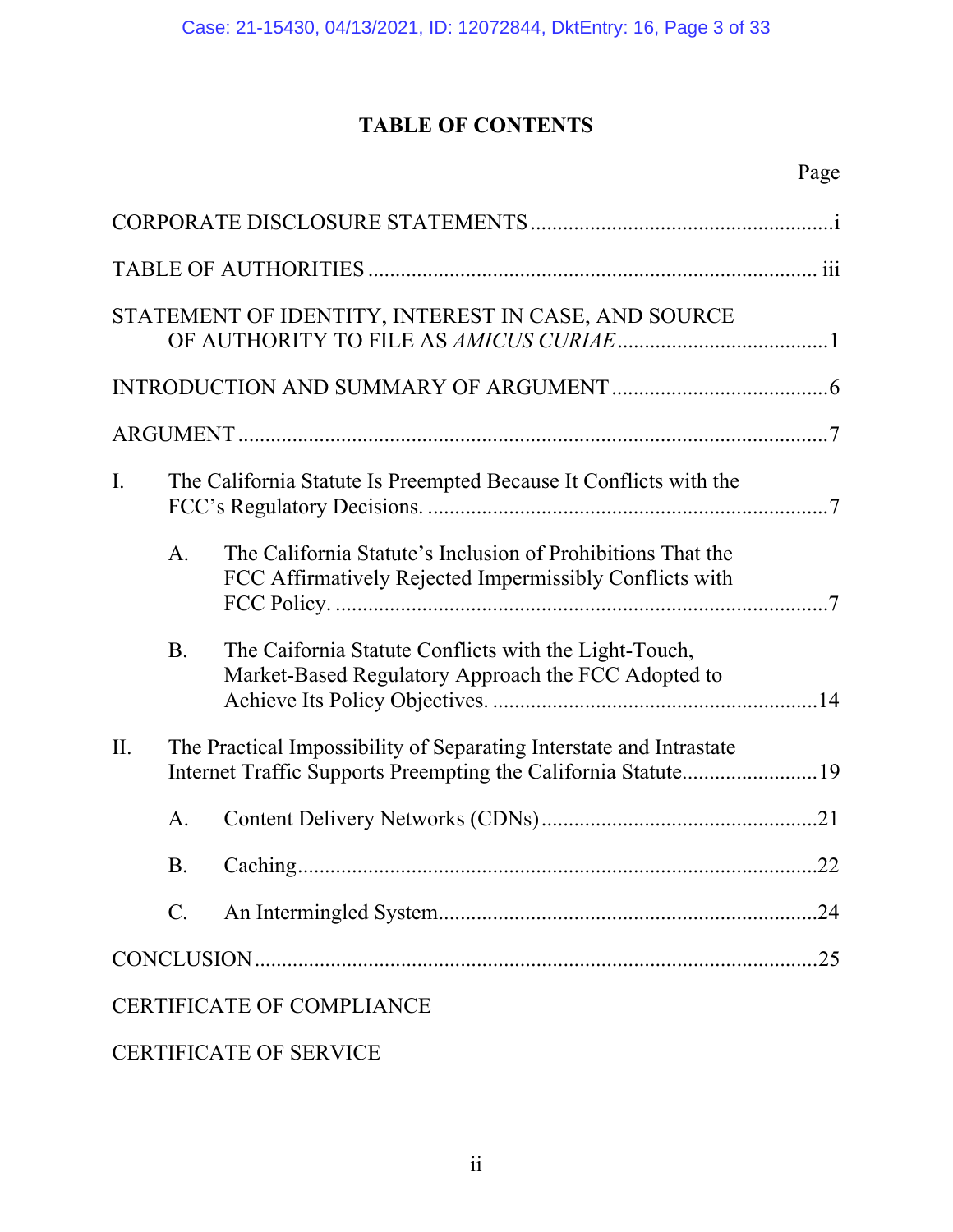# **TABLE OF AUTHORITIES**

# **CASES**

| Ark. Elec. Co-op. Corp. v. Ark. Pub. Serv. Comm'n, 461 U.S. 375 (1983) 6, 8      |
|----------------------------------------------------------------------------------|
|                                                                                  |
| Bethlehem Steel Co. v. N.Y. State Labor Relations Bd., 330 U.S. 767 (1947) 8, 10 |
| Burlington N. & Santa Fe Ry. Co. v. Doyle, 186 F.3d 790 (7th Cir. 1999) 10       |
| Burlington N. R.R. Co. v. Minnesota, 882 F.2d 1349 (8th Cir. 1989)11             |
|                                                                                  |
|                                                                                  |
|                                                                                  |
| Fidelity Fed. Sav. & Loan Ass'n v. de la Cuesta, 458 U.S. 141 (1982)15           |
|                                                                                  |
|                                                                                  |
| Gracia v. Volvo Europa Truck, N.V., 112 F.3d 291 (7th Cir. 1997)10               |
|                                                                                  |
|                                                                                  |
|                                                                                  |
| Marshall v. Burlington N., Inc., 720 F.2d 1149 (9th Cir. 1983)10                 |
| Minn. Pub. Utils. Comm'n. v. FCC, 483 F.3d 570 (8th Cir. 2007) 10, 16            |
|                                                                                  |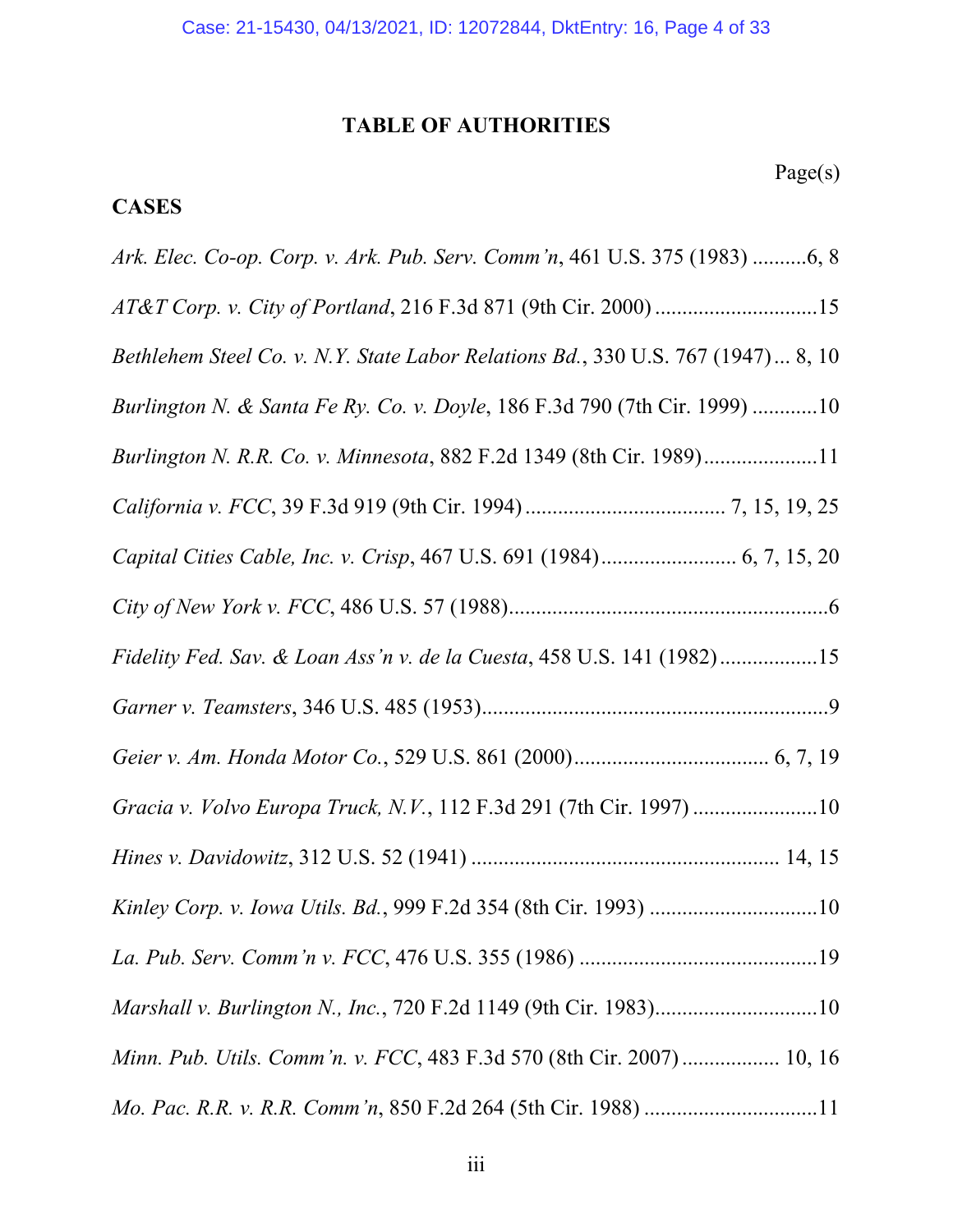| Williamson v. Mazda Motor of Am., Inc., 562 U.S. 323 (2011) 14 |  |
|----------------------------------------------------------------|--|

## **REGULATIONS**

*Restoring Internet Freedom*, Declaratory Ruling, Report and Order, and Order, 33 FCC Rcd. 311 (2018), *petitions for review granted in part and denied in part sub nom. Mozilla Corp. v. FCC*, 940 F.3d 1 (D.C. Cir. 2019) (per curiam) ................................... 11, 12, 13, 16, 17, 18, 20, 21, 22, 23, 24 *Restoring Internet Freedom*, Notice of Proposed Rulemaking, 29 FCC Rcd. 4434 (2017) ........................................................................................................... 23

## **STATUTES**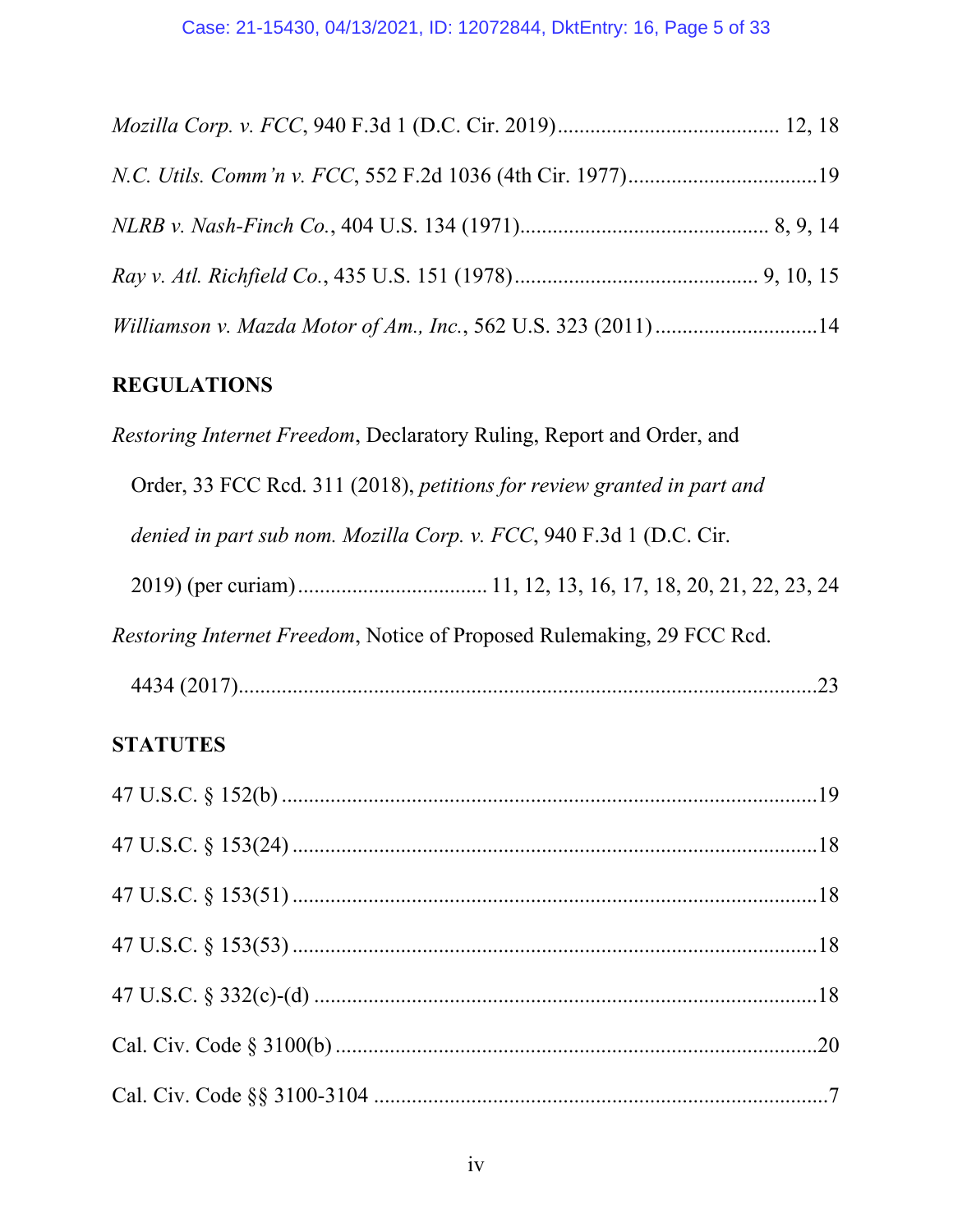# Case: 21-15430, 04/13/2021, ID: 12072844, DktEntry: 16, Page 6 of 33

| <b>OTHER AUTHORITIES</b>                                                 |
|--------------------------------------------------------------------------|
| Akamai, Facts and Figures, https://www.akamai.com/us/en/about/facts-     |
|                                                                          |
| Cisco, Cisco Visual Networking Index: Forecast and Methodology, 2017-    |
| 2022 (2019), https://davidellis.ca/wp-content/uploads/2019/05/cisco-vni- |
|                                                                          |
| Fawad Ahmad et al., Cooperation Based Proactive Caching in Multi-Tiered  |
|                                                                          |
| John Hendel, VA Asking California if Net Neutrality Law Will Snag        |
| Veterans' Health App, POLITICO CAL. (Mar. 24, 2021 6:48 PM),             |
| https://www.politico.com/states/california/story/2021/03/24/va-asking-   |
| california-if-net-neutrality-law-will-snag-veterans-health-app-136944024 |
| Limin Wang et al., The Effectiveness of Request Redirection on CDN       |
| Robustness, 36 ACM SIGOPS OPERATING SYSS. REV. 345 (Dec. 2002),          |
| <i>available at</i>                                                      |
| https://www.usenix.org/legacy/events/osdi02/tech/full papers/wang/wang.  |
|                                                                          |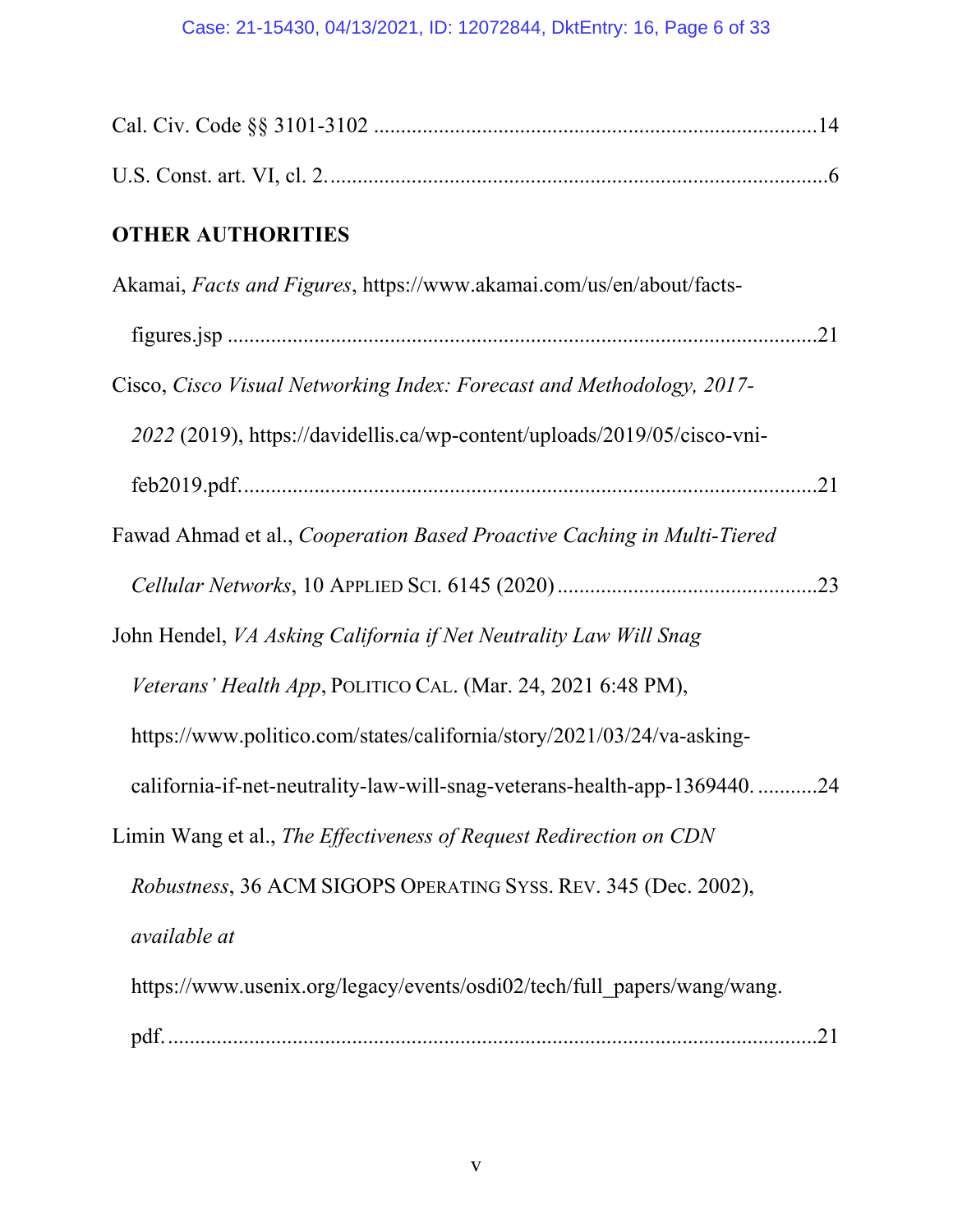## **STATEMENT OF IDENTITY, INTEREST IN CASE, AND SOURCE OF AUTHORITY TO FILE AS** *AMICUS CURIAE*

Christopher S. Yoo is the John H. Chestnut Professor of Law,

Communication, and Computer & Information Science and the Founding Director

of the Center for Technology, Innovation and Competition at the University of

Pennsylvania. He has written extensively about Internet regulation from a legal,

economic, and technological perspective. His publications on net neutrality

include:

- THE DYNAMIC INTERNET: HOW TECHNOLOGY, USERS, AND BUSINESSES ARE TRANSFORMING THE NETWORK (AEI Press 2012).
- NETWORKS IN TELECOMMUNICATIONS: ECONOMICS AND LAW (Cambridge University Press 2009) (with Daniel F. Spulber).
- *5G and Net Neutrality*, *in* THE FUTURE OF THE INTERNET INNOVATION, INTEGRATION AND SUSTAINABILITY (Guenter Knieps & Volcker Stocker eds., Nomos 2019) (with Jesse Lambert).
- *Paul Baran, Network Theory, and the Past, Present, and Future of the Internet*, 17 COLO. TECH. L.J. 161 (2019).
- *Common Carriage's Domain*, 34 YALE J. ON REG. 991 (2018).
- *An Unsung Success Story: A Forty-Year Retrospective on U.S. Communications Policy*, 41 TELECOMM. POL'Y 891 (2017).
- *Avoiding the Pitfalls of Net Uniformity: Zero Rating and Nondiscrimination*, 50 REV. INDUS. ORG. 509 (2017).
- *Wireless Network Neutrality: Technological Challenges and Policy Implications*, 31 BERKELEY TECH. L.J. 1409 (2016).
- *Modularity Theory and Internet Policy*, 2016 U. ILL. L. REV. 1.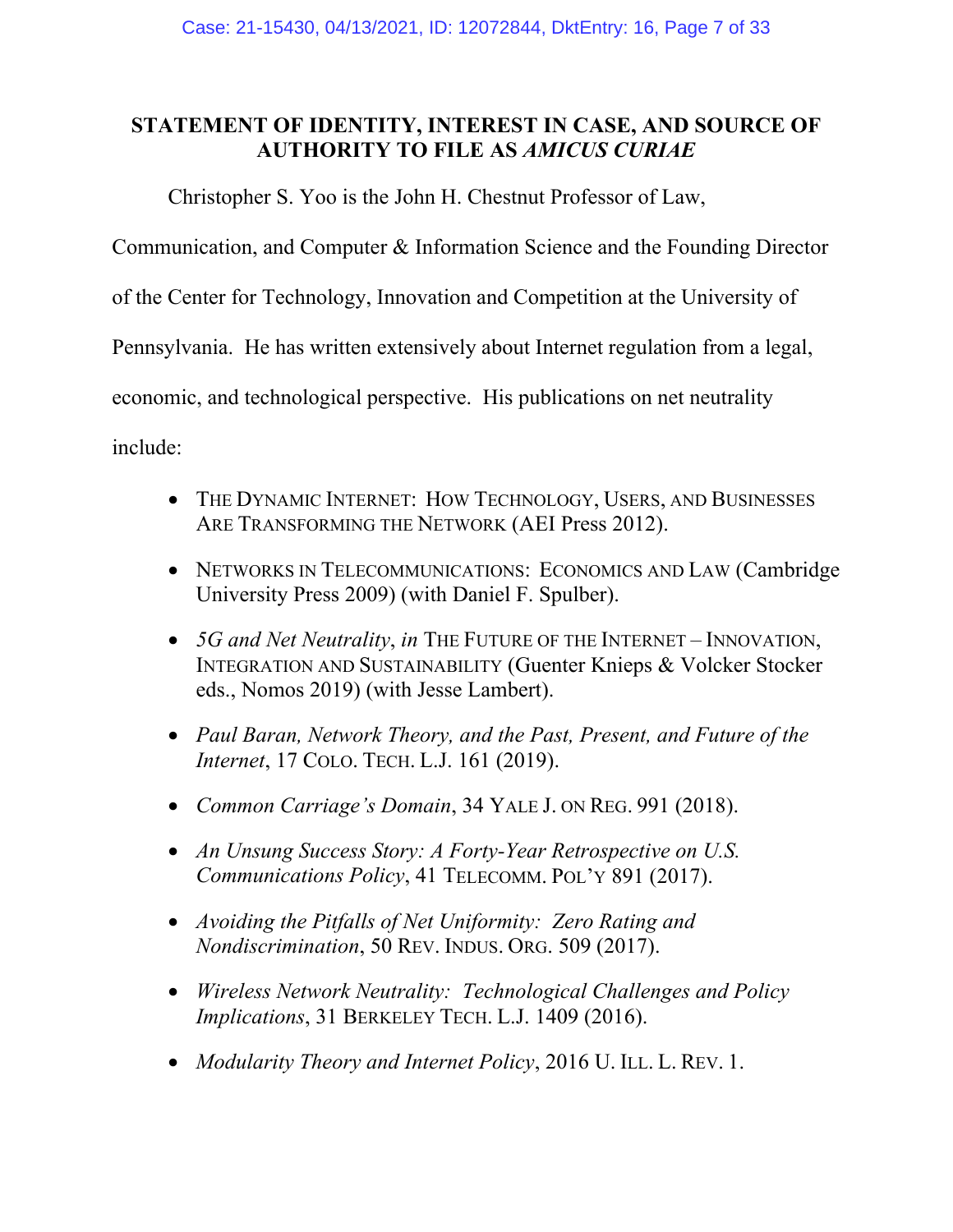- *Moore's Law, Metcalfe's Law, and Optimal Interoperability*, 14 COLO. TECH. L.J. 87 (2015).
- *An Analysis of the "Terminating Access Monopoly" Concept*, 14 COLO. TECH. L.J. 21 (2015) (with Jonathan Nuechterlein).
- Wickard *for the Internet?: Network Neutrality After* Verizon v. FCC, 66 FED. COMM. L.J. 415 (2014).
- *Possible Paradigm Shifts in Broadband Policy*, 9 I/S: J.L. & POL'Y FOR THE INFO. SOC'Y 367 (2014).
- *Technological Determinism and Its Discontents*, 127 HARV. L. REV. 914 (2014).
- *Is There a Role for Common Carriage in an Internet-Based World?*, 51 HOUS. L. REV. 545 (2013).
- *Protocol Layering and Internet Policy*, 161 U. PA. L. REV. 1707 (2013).
- *Network Neutrality and the Need for a Technological Turn in Internet Scholarship*, *in* Routledge Handbook of Media Law 539 (Monroe E. Price, Stefaan G. Verhulst, & Libby Morgan eds., Routledge 2012).
- *Internet Policy Going Forward: Does One Size Still Fit All?*, *in* COMMUNICATIONS LAW AND POLICY IN THE DIGITAL AGE: THE NEXT FIVE YEARS 51 (Randolph J. May ed., Carolina Academic Press 2012).
- *Are Those Who Ignore History Doomed to Repeat It?*, 78 U. CHI. L. REV. 1627 (2011) (with Peter Decherney & Nathan Ensmenger) (reviewing TIM WU, THE MASTER SWITCH (2010)).
- *Technologies of Control and the Future of the First Amendment*, 53 WM. & MARY L. REV. 747 (2011).
- *Deregulation vs. Reregulation: The Clash of Conflicting Paradigms*, 36 J. CORP. L. 847 (2011).
- *Promoting the Buildout of New Networks vs. Compelling Access to the Monopoly Loop: A Clash of Regulatory Paradigms*, 4 J.L. & ECON. REG. 7 (2011).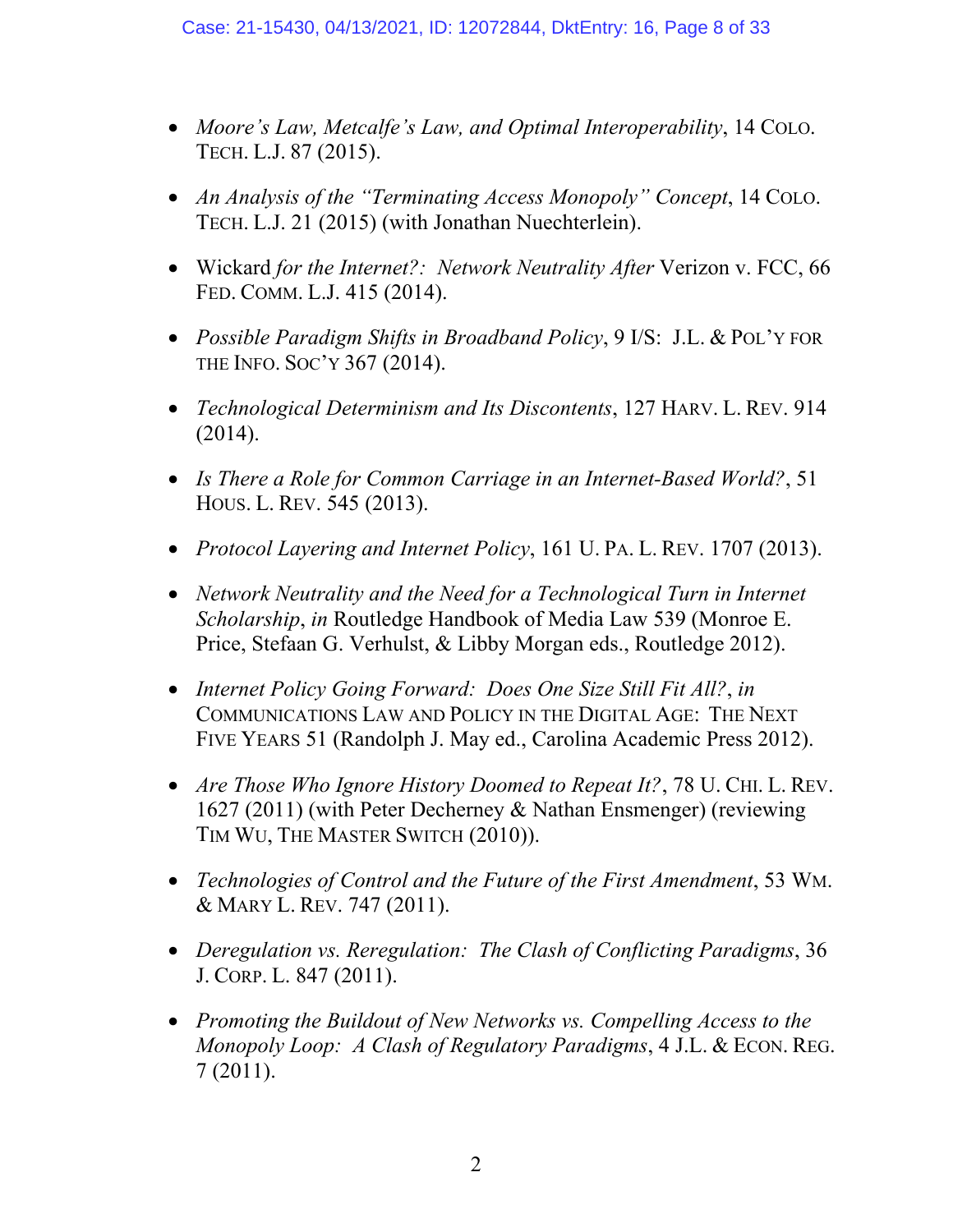- *Rough Consensus and Running Code: Integrating Engineering Principles into Internet Policy Debates*, 63 FED. COMM. L.J. 341 (2011).
- *The Changing Patterns of Internet Usage*, 63 FED. COMM. L.J. 67 (2010).
- *Is the Internet a Maturing Market? If So, What Does That Imply?*, COMM. ACM, August 2010, at 24.
- *Product Life Cycle Theory and the Maturation of the Internet*, 104 NW. U. L. REV. 641 (2010).
- *Free Speech and the Myth of the Internet as an Unintermediated Experience*, 78 GEO. WASH. L. REV. 697 (2010).
- *Innovations in the Internet's Architecture that Challenge the Status Quo*, 8 J. ON TELECOMM. & HIGH TECH. L. 79 (2010).
- *Network Neutrality after* Comcast*: Toward a Case-by-Case Approach to Reasonable Network Management*, *in* NEW DIRECTIONS IN COMMUNICATIONS POLICY 55 (Randolph J. May ed., Carolina Academic Press 2009).
- *Rethinking Broadband Internet Access*, 22 HARV. J.L. & TECH. 1 (2008) (with Daniel F. Spulber).
- *Network Neutrality, Consumers, and Innovation*, 2008 U. CHI. LEGAL F. 179 (2008).
- *Mandating Access to Telecom and the Internet: The Hidden Side of*  Trinko, 107 COLUM. L. REV. 1822 (2007) (with Daniel F. Spulber).
- *What Can Antitrust Contribute to the Network Neutrality Debate?*, 1 INT'L J. COMM. 493 (2007).
- *Keeping the Internet Neutral?: Tim Wu and Christopher Yoo Debate*, 59 FED. COMM. L.J. 575 (2007) (with Tim Wu).
- *Network Neutrality and the Economics of Congestion*, 94 GEO. L.J. 1847 (2006).
- *Network Neutrality and Competition Policy: A Complex Relationship*, *in* NET NEUTRALITY OR NET NEUTERING: SHOULD BROADBAND INTERNET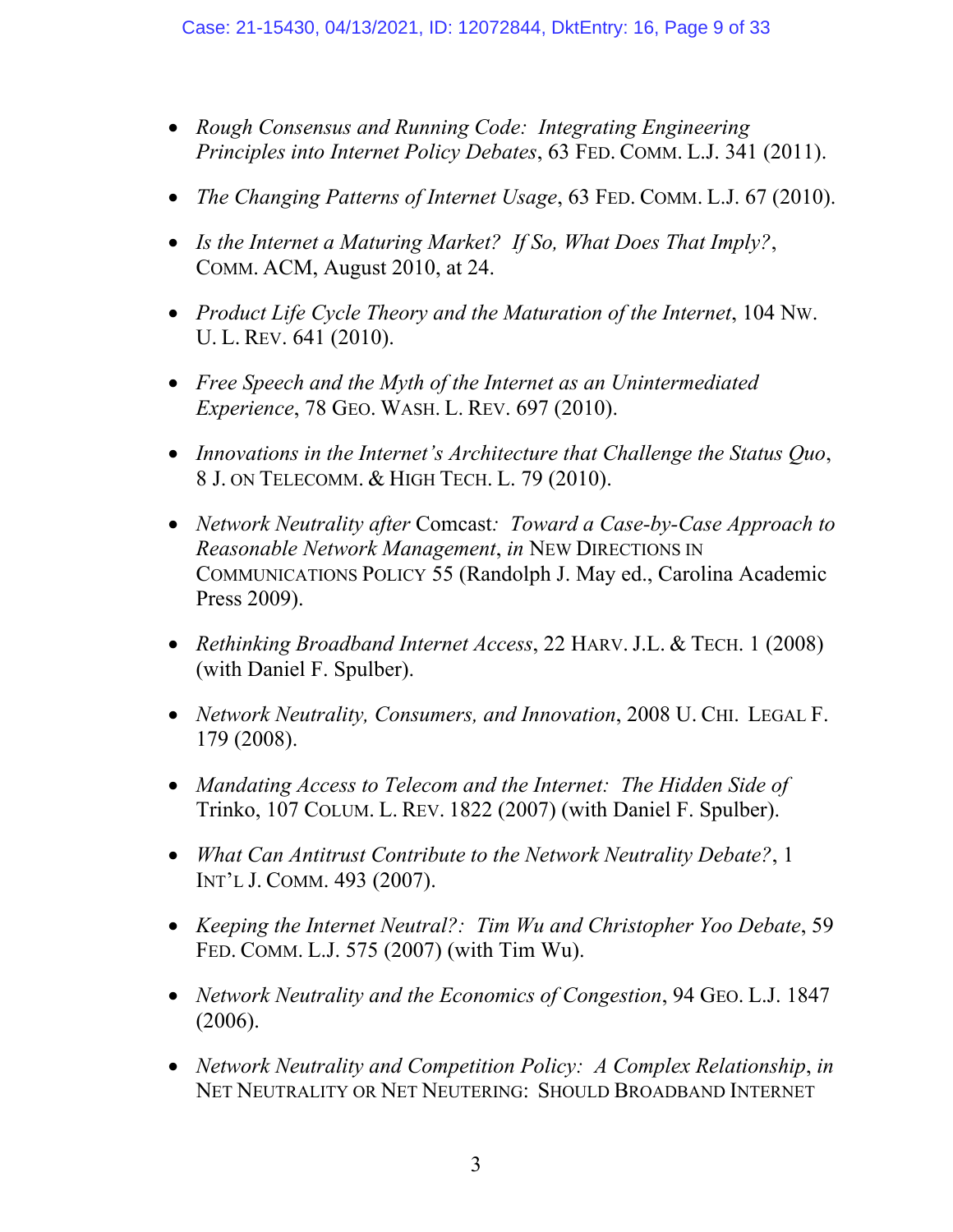SERVICES BE REGULATED? 25 (Thomas M. Lenard & Randolph J. May eds., Springer 2006).

- *Network Regulation: The Many Faces of Access*, 1 J. COMPETITION L. & ECON. 635 (2005) (with Daniel F. Spulber).
- *Beyond Network Neutrality*, 19 HARV. J.L. & TECH. 1 (2005).
- *On the Regulation of Networks as Complex Systems: A Graph Theory Approach*, 99 NW. U. L. REV. 1687 (2005) (with Daniel F. Spulber).
- *Architectural Censorship and the FCC*, 78 S. CAL. L. REV. 669 (2005).
- *Would Mandating Network Neutrality Help or Hurt Broadband Competition?: A Comment on the End-to-End Debate*, 3 J. ON TELECOMM. & HIGH TECH. L. 23 (2004).

Christopher S. Yoo has held academic appointments as Professor of Law and Director at the Technology and Entertainment Law Program at the Vanderbilt Law School. He clerked for the Hon. A. Raymond Randolph of the U.S. Court of Appeals for the D.C. Circuit and for the Hon. Anthony M. Kennedy of the Supreme Court of the United States. He is currently serving on the Federal Communications Commission's Broadband Deployment Advisory Committee.

Professor Yoo's writing has been cited by federal courts of appeals eleven times, the *Harvard Law Review* twenty-six times and by the *Yale Law Journal* eighteen times, just to name a few. He is currently the Principal Investigator on two National Science Foundation grants on Internet security. He was selected to be a member of the Board of Advisers of the American Law Institute's Project on Information Privacy Principles and its Project on Principles for a Data Economy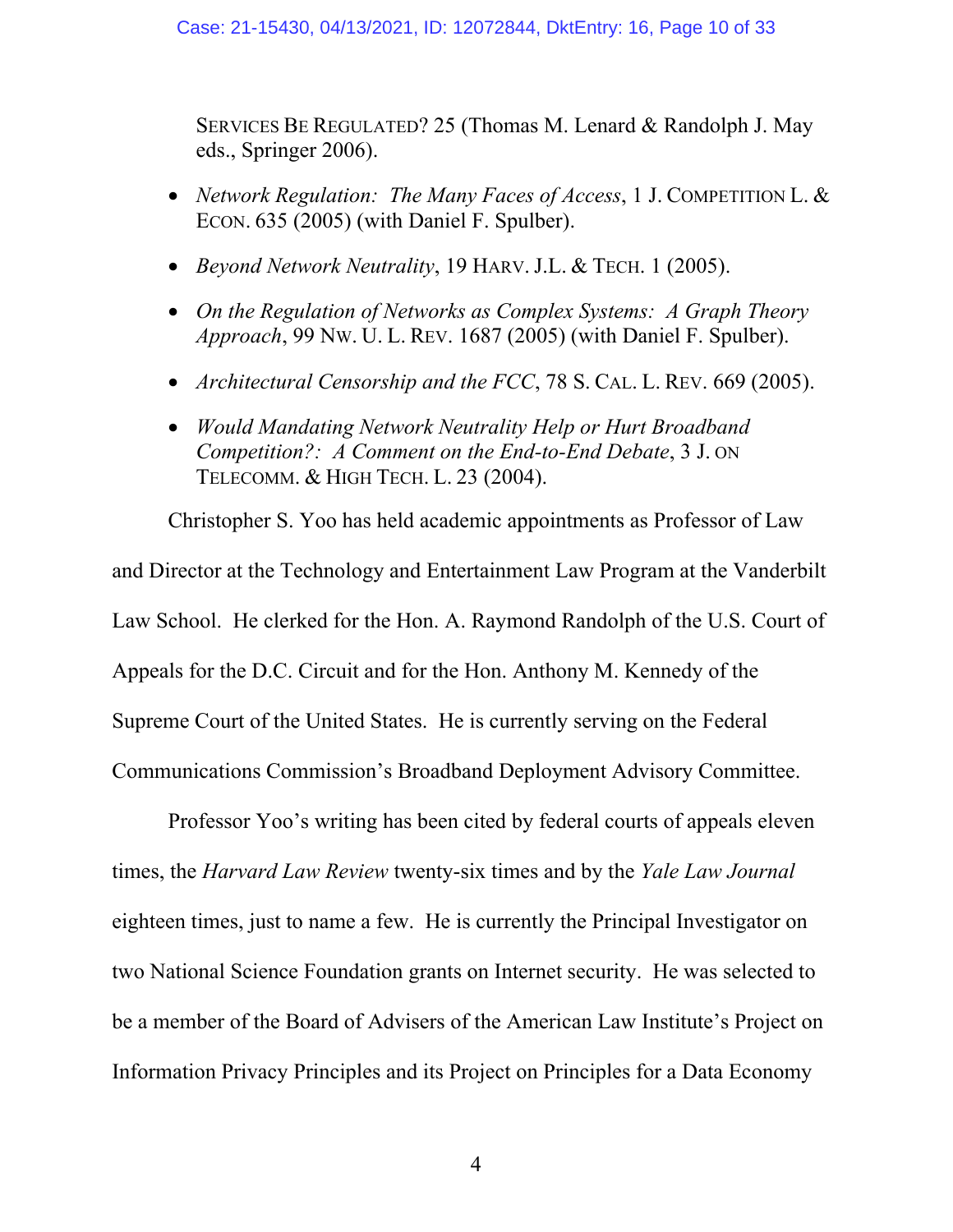(joint with the European Law Institute). He serves on the editorial board of *Telecommunications Policy* and numerous other journals.

Analyzing this case from an integrated legal and technical perspective, this brief will help the Court to understand how technical considerations support the plaintiff-appellants' preemption argument.

Christopher S. Yoo is filing solely as an individual and not on behalf of any institution. All parties have consented to the filing of this brief. *See* Fed. R. App. P. 29(a)(2). No counsel for any party authored this brief in whole or in part, no party or party's counsel has contributed money intended to fund the preparation or submission of the brief, and no individual or organization contributed funding for the preparation and submission of the brief. *See id.* 29(a)(4)(E).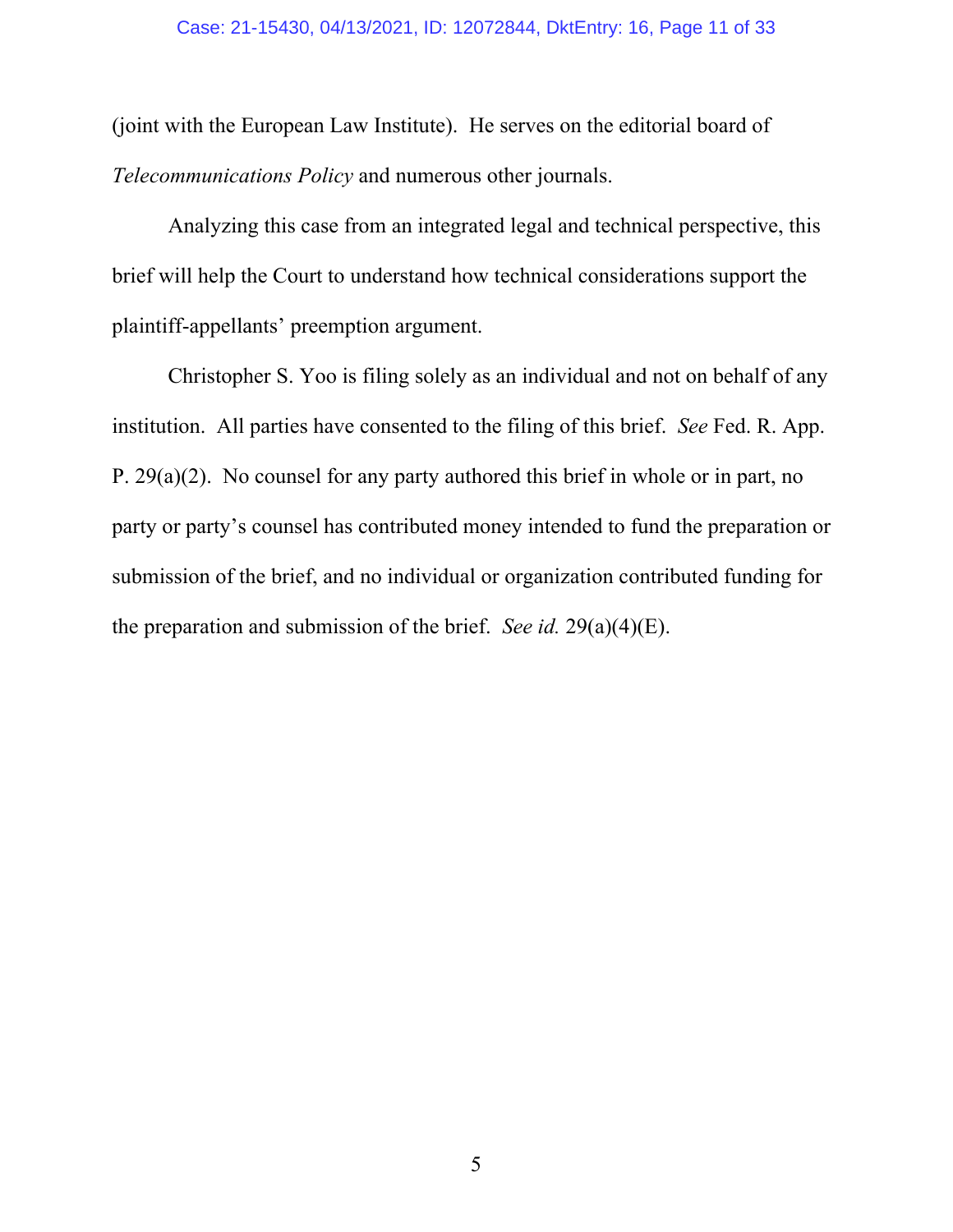#### **INTRODUCTION AND SUMMARY OF ARGUMENT**

Plaintiffs-Appellants' preemption claims are likely to succeed. The Supremacy Clause makes clear: "the laws of the United States . . . shall be the supreme Law of the Land . . . any Thing in the Constitution or Laws of any state to the Contrary notwithstanding." U.S. Const. art. VI, cl. 2. This mandate dictates that either federal statutes or regulations "pre-empt any state or local law that conflicts with such regulations or frustrates the purposes thereof." *City of New York v. FCC*, 486 U.S. 57, 64 (1988). Courts have been particularly reluctant to disturb agency actions that strike "a reasonable accommodation of the competing policies committed to [their] care." *Id.* (citing, *inter alia*, *Capital Cities Cable, Inc. v. Crisp*, 467 U.S. 691, 700 (1984) )); *accord Geier v. Am. Honda Motor Co.*, 529 U.S. 861, 883 (2000) (giving weight to the agency's conclusion that state law would stand as obstacle to achieving the objectives reflected in the federal regulation).

Two forms of conflict preemption are particularly relevant to this case: First, "a federal decision to forgo regulation in a given area may imply an authoritative federal determination that the area is best left *un*regulated, and in that event would have as much pre-emptive force as a decision *to* regulate." *Ark. Elec. Co-op. Corp. v. Ark. Pub. Serv. Comm'n*, 461 U.S. 375, 384 (1983). Second, the law also preempts state laws that disrupt the careful balance of interests reflected in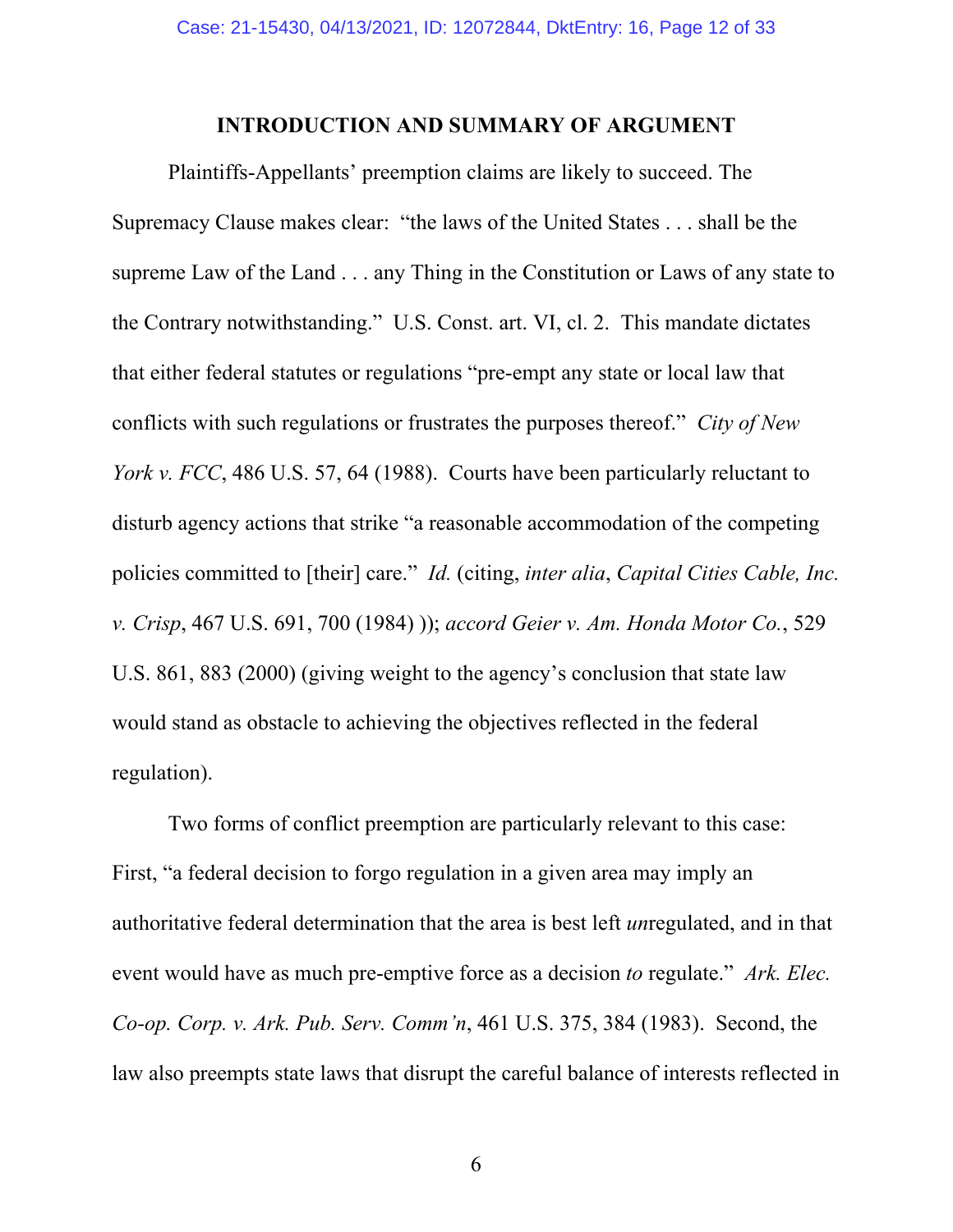the regulatory approach that a federal agency has adopted to achieve its policy objectives. *See Geier*, 529 U.S. at 874-84; *Capital Cities Cable*, 467 U.S. at 716.

In addition, this Court has recognized the propriety of preempting state regulation of different types of traffic that are so commingled that providers "would be forced to comply with the state's more stringent requirements, or choose not to offer certain enhanced services, thereby defeating the FCC's more permissive policy." *California v. FCC*, 39 F.3d 919, 933 (9th Cir. 1994). Together, these considerations indicate that the merits of the claim that federal law preempts Sections 3100-3104 of the California Civil Code (the California statute) are likely to succeed.

#### **ARGUMENT**

## **I. The California Statute Is Preempted Because It Conflicts with the FCC's Regulatory Decisions.**

The California statute conflicts with FCC regulatory policy in two distinct ways. First, it attempts to adopt regulatory measures that the FCC has affirmatively rejected. Second, its provisions conflict with the FCC's policy of adopting a light-touch regulatory regime for broadband Internet access services.

## **A. The California Statute's Inclusion of Prohibitions That the FCC Affirmatively Rejected Impermissibly Conflicts with FCC Policy.**

The Supreme Court has repeatedly recognized that the decision to forgo regulating in a given area may represent an affirmative decision to leave that area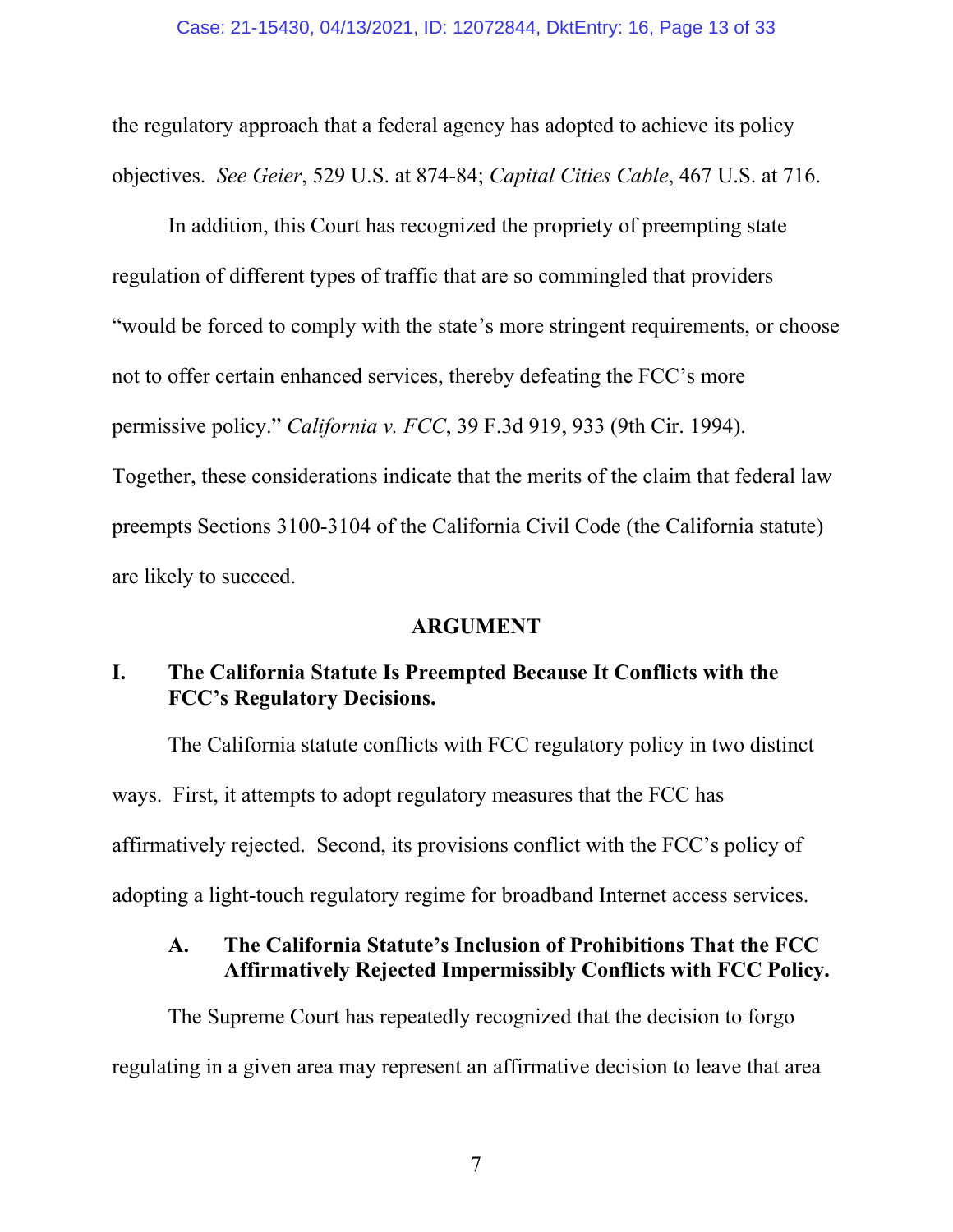unregulated that is sufficient to preempt state law. *See, e.g.*, *Ark. Elec. Co-op. Corp.*, 461 U.S. at 384. This inference is particularly strong when an agency has considered and affirmatively refused to adopt the specific regulatory measure in question. For example, in *Bethlehem Steel Co. v. New York State Labor Relations Board*, 330 U.S. 767 (1947), the Court confronted a state law effort to allow unionization of foremen during a time when a federal agency, after initially recognizing their right to do so, changed its policy and ruled that federal labor law did not provide such a right. *Id.* at 770. The Court held the state's action preempted, concluding that "where failure of the federal officials affirmatively to exercise their full authority takes on the character of a ruling that no such regulation is appropriate or approved pursuant to the policy of the statute." *Id.* at 774.

The Court drew a similar conclusion in *NLRB v. Nash-Finch Co.*, 404 U.S. 134 (1971), which preempted a state law attempt to prohibit conduct that federal labor law decided to leave to economic forces. The Court recognized that the "federal regulatory regime" at issue in that case " $(1)$  protects some activities ..., (2) prohibits some practices, and (3) leaves others to be controlled by the free play of economic forces," with the conduct that the state was trying to curtail properly falling into the third category. *Id.* at 144. The Court emphasized that state laws that interfere with areas that federal regulation affirmatively decided not to regulate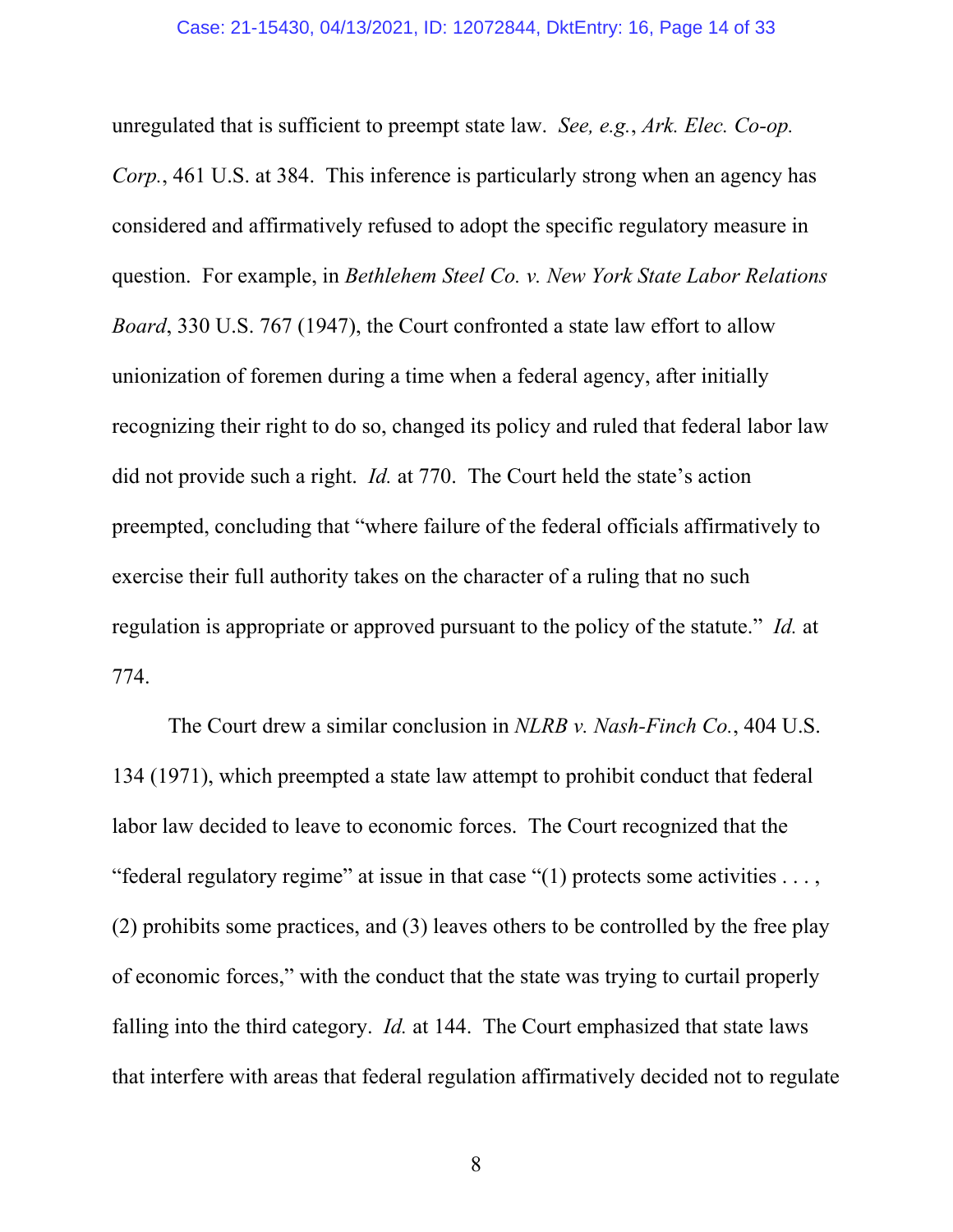#### Case: 21-15430, 04/13/2021, ID: 12072844, DktEntry: 16, Page 15 of 33

were as problematic as state laws that conflicted with affirmative federal regulatory restrictions, quoting language from a prior decision holding that "[f]or a state to impinge on the area of labor combat designed to be free is quite as much an obstruction of federal policy as if the state were to declare picketing free for purposes or by methods which the federal Act prohibits." *Id.* (quoting *Garner v. Teamsters*, 346 U.S. 485, 500 (1953)).

The preemptive effect of affirmative federal decisions not to regulate is not limited to labor law. In *Ray v. Atl. Richfield Co.*, 435 U.S. 151 (1978), the Supreme Court confronted the question whether federal regulation preempted two state statutory provisions seeking to impose restrictions on shipping. The key question for the Court was whether the federal agency had promulgated its own requirement governing the conduct in question "or has decided that no such requirement should be imposed at all." *Id.* at 171-72. The fact that the agency had not yet completed its rulemaking proceeding regarding the conduct covered by the first state statutory provision meant that state and federal law on that topic could necessarily not yet conflict, although it might do so once the agency issued its final rule. *Id.*at 172. Conversely, the Court held the second state statutory provision preempted because the federal agency had already addressed and acted upon the issue and adopted a rule that was more permissive than the one adopted by the state. *Id.* at 174-75. The Court cited as support the language from *Bethlehem Steel*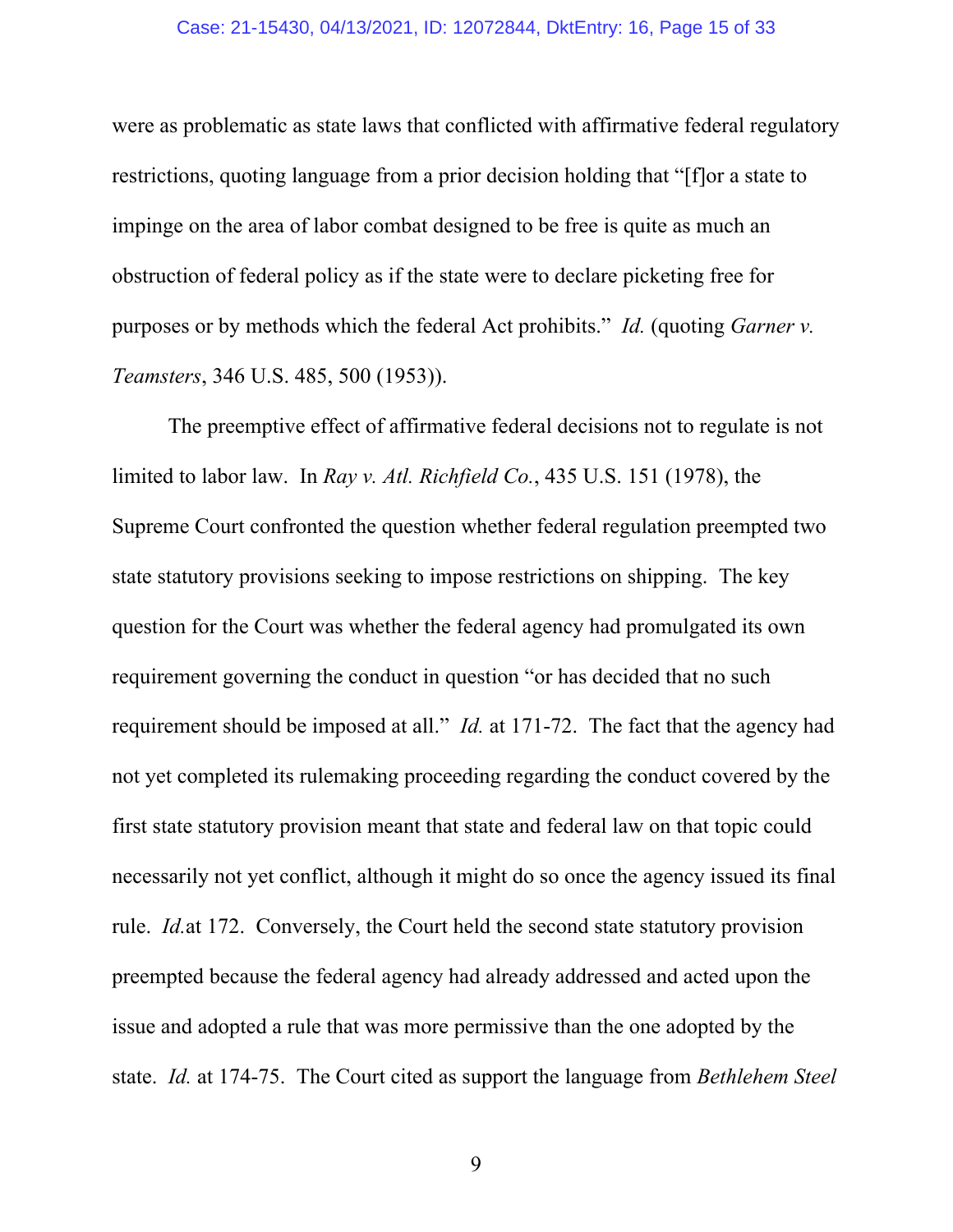#### Case: 21-15430, 04/13/2021, ID: 12072844, DktEntry: 16, Page 16 of 33

quoted above recognizing the preemptive effective of affirmative federal regulatory decisions not to restrict certain types of conduct. *Id.* at 178 (quoting *Bethlehem Steel*, 330 U.S. at 774).

This Court has applied the same principles to reach similar conclusions. *Marshall v. Burlington Northern, Inc.*, 720 F.2d 1149 (9th Cir. 1983), preempted state law from requiring locomotives to employ strobe and oscillating lights as warning devices in part because federal regulatory authorities had considered and rejected imposing such a requirement. *Id.* at 1153-54. As support, this Court quoted the language from *Bethlehem Steel* quoted in *Ray* recognizing that states are not permitted to regulate "where failure of the federal officials affirmatively to exercise their full authority takes on the character of a ruling that no such regulation is appropriate or approved pursuant to the policy of the statute." *Id.* at 1154 (quoting *Ray*, 435 U.S. at 178 (quoting *Bethlehem Steel*, 330 U.S. at 774)). Other Courts of Appeals have issued similar decisions.<sup>1</sup>

<sup>1</sup> *See, e.g.*, *Minn. Pub. Utils. Comm'n. v. FCC*, 483 F.3d 570, 580 (8th Cir. 2007) (holding that the federal regulatory decision not to subject voice over Internet Protocol (VoIP) to tariff regulation preempted state law tariff requirement); *Burlington N. & Santa Fe Ry. Co. v. Doyle*, 186 F.3d 790, 802 (7th Cir. 1999) (holding that an agency deregulation preempts state law when the agency "considered the issue and affirmatively decided not to regulate"); *Gracia v. Volvo Europa Truck, N.V.*, 112 F.3d 291, 296-97 (7th Cir. 1997) (finding that a federal agency preempted state law when it made the "affirmative decision" to reject particular trucking safety regulations); *Kinley Corp. v. Iowa Utils. Bd.*, 999 F.2d 354, 359 (8th Cir. 1993) (holding that "[t]he decision of the Department of Transportation to exempt certain pipelines from federal regulation does not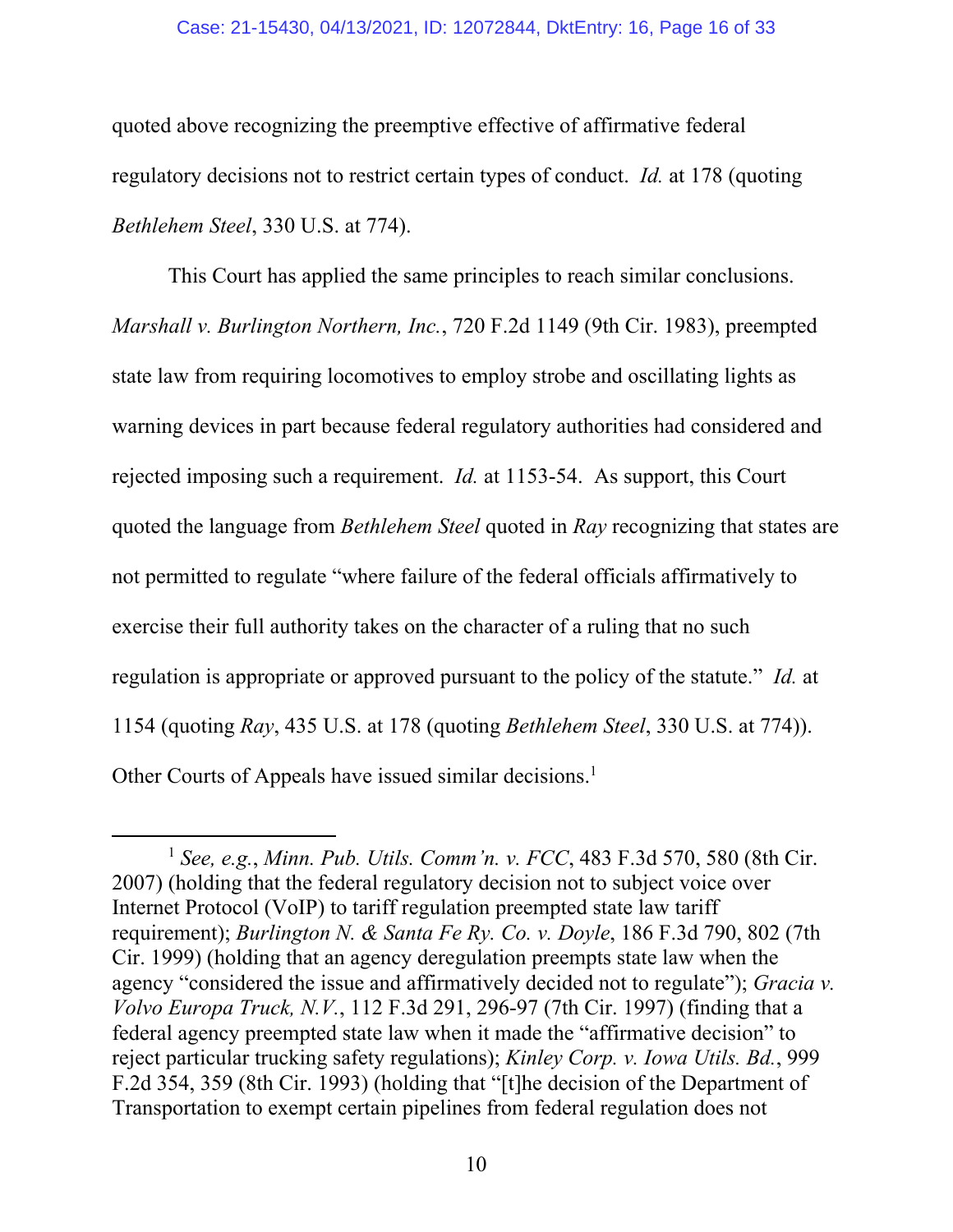These principles clearly establish the preemption of the California statute. The FCC's 2018 *Restoring Internet Freedom* Order repealed rules adopted in 2015 that prohibited (1) blocking lawful content, applications, services, or nonharmful devices, subject to reasonable network management; (2) impairing or degrading lawful Internet traffic on the basis of Internet content, application, or service or use of a nonharmful device, subject to reasonable network management; (3) engaging in paid prioritization, defined as traffic shaping, prioritization, resource reservation, or other forms of preferential traffic management in exchange for consideration; and (4) unreasonably interfering with or unreasonably disadvantaging end users' ability to select the lawful Internet content, services, and applications of their choice or edge providers' ability to make lawful content, applications, services, or devices available to end users, subject to reasonable network management. *Restoring Internet Freedom*, Declaratory Ruling, Report and Order, and Order, 33 FCC Rcd. 311 ¶¶ 239, 246-266 (2018) ("2018 Order"), *petitions for review granted in part and denied in part*, *Mozilla Corp. v. FCC*, 940 F.3d 1 (D.C. Cir.

necessarily mean that the state can step in and impose its own regulations"); *Burlington N. R.R. Co. v. Minnesota*, 882 F.2d 1349, 1354 (8th Cir. 1989) (holding that "[a]s Minnesota's mandatory caboose requirement stands in direct conflict with the FRA's implied ruling that such a regulation is not appropriate . . . the Minnesota statute is preempted"); *Mo. Pac. R.R. v. R.R. Comm'n*, 850 F.2d 264, 268 (5th Cir. 1988) (holding that "implied preemption . . . arises when the policymaker appears to be saying 'we haven't done anything because we have determined it is appropriate to do nothing '").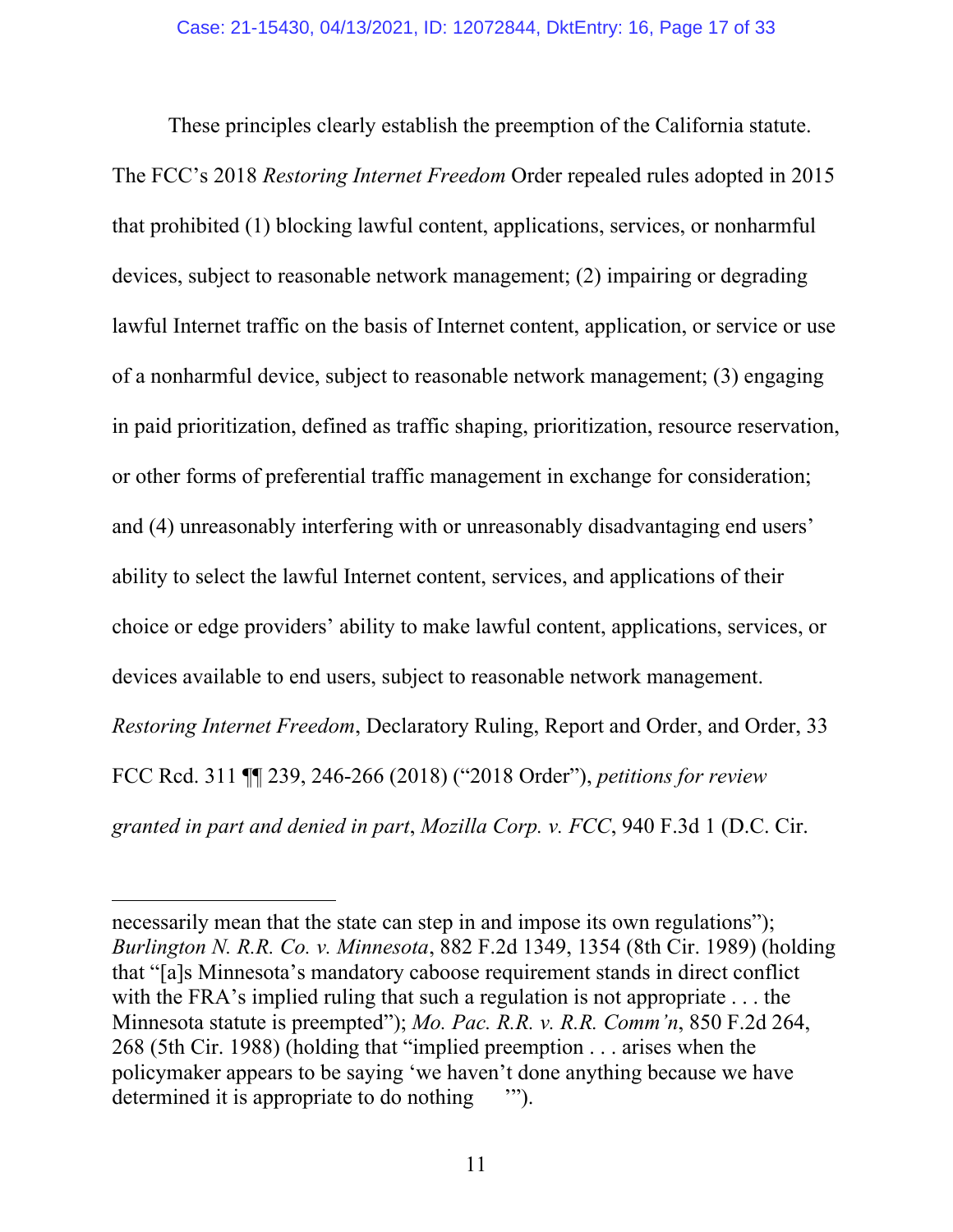$2019$ ) (per curiam).<sup>2</sup> In the process, the  $2018$  Order rendered unnecessary the exception for services other than broadband Internet access services delivered over the same last-mile connection as the broadband service, 2015 Order ¶ 207, and cited the elimination of the uncertainty about the legality of zero rating as one the benefits of repealing these rules, 2018 Order ¶¶ 158, 250.

The FCC replaced these rules with a regulatory regime carefully calibrated to promote innovation and investment in the manner that imposed the fewest costs. Rather than regulating conduct directly, the FCC adopted a transparency rule requiring ISPs to disclose their network management practices covered by the previous rules, including blocking, throttling, affiliated prioritization, and paid prioritization, as well as practices covered by the previous transparency rule, including congestion management, application-specific behavior, device attachment rules, and security. *Id.* ¶¶ 219-220. It also retained the provisions requiring ISPs to report the performance characteristics and commercial terms of the services they provide. *Id.* ¶¶ 222-223. At the same time, the FCC affirmatively decided that the prior conduct rules must be repealed. *Id.* ¶ 245. The agency ruled

<sup>2</sup> For the original statement of these rules, see *Protecting and Promoting the Open Internet*, Report and Order on Remand, Declaratory Ruling, and Order, 30 FCC Rcd. 5601 ¶¶ 14-22 (2015) ("2015 Order") ("2015 Order"), *petitions for review denied sub nom. U.S. Telecom Ass'n v. FCC*, 873 F.3d 674 (D.C. Cir. 2016).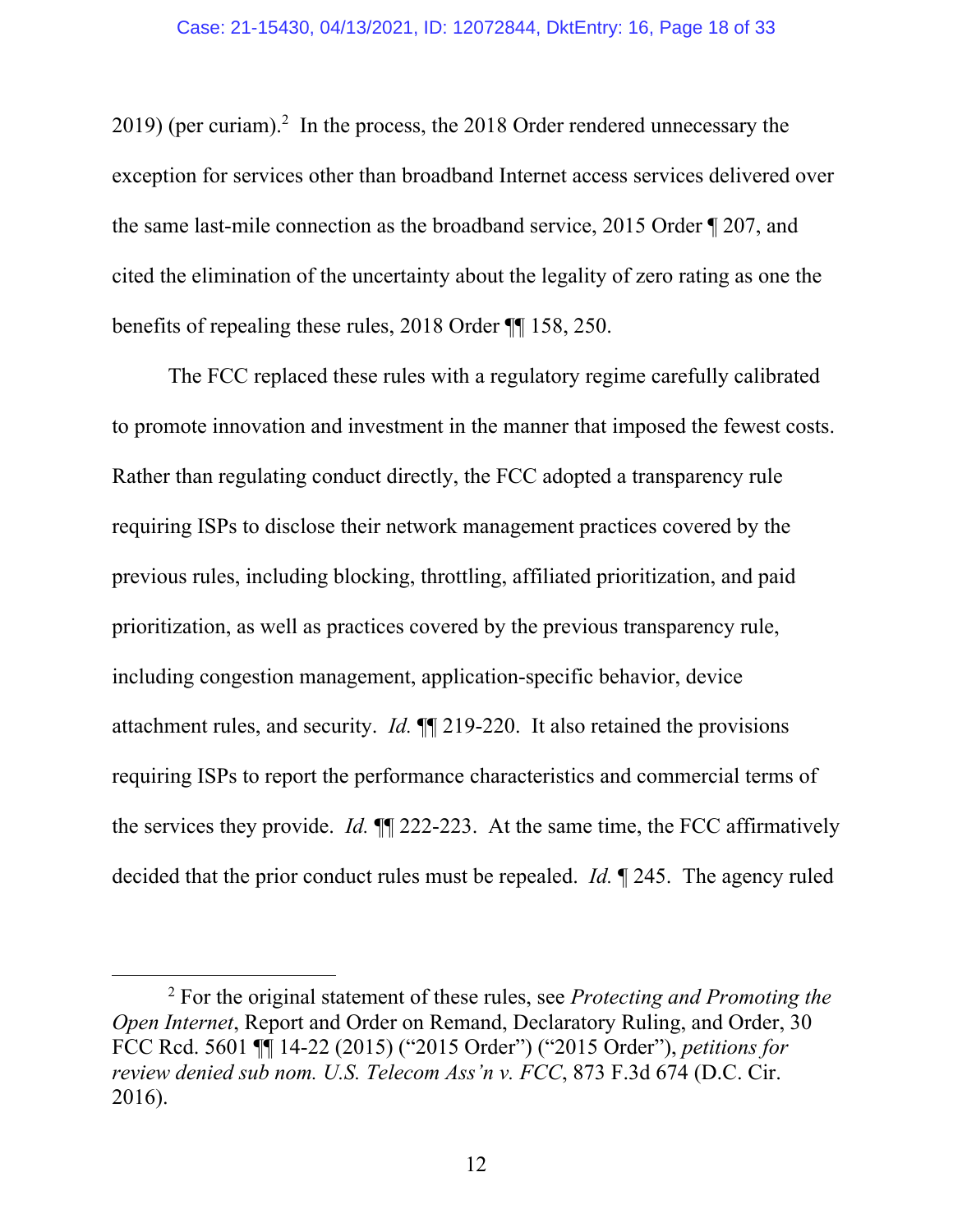#### Case: 21-15430, 04/13/2021, ID: 12072844, DktEntry: 16, Page 19 of 33

that "[h]istory demonstrates that public attention, not heavy-handed Commission regulation, has been most effective in deterring ISP threats to openness and bringing about resolution of the rare incidents that arise." *Id.* ¶ 241.

That said, the FCC "recognize[d] that regulation has an important role to play as a backstop where genuine harm is possible." *Id.* ¶ 244. The transparency rule "amplifies the power of antitrust law and the FTC Act to deter and where needed remedy behavior that harms consumers." *Id.* At the same time, the previous rules were imposing costs on consumers by deterring network investment and service innovation, *id.* ¶¶ 20, 246-247, 249, 253-258, and by forcing ISPs to bear additional compliance costs, *id.* ¶¶ 20, 249, 251, 322. Using transparency rules to regulate conduct such as paid prioritization, blocking, and throttling "achieves comparable benefits to conduct rules" with "costs of compliance . . . [that] are much lower than the cost of compliance with conduct rules." *Id.* ¶¶ 244- 245. The reduction in costs and increased flexibility can also reduce prices to consumers and help close the digital divide. *Id.* ¶¶ 259-260. "To the extent that conduct rules led to any marginal deterrence, we deem the substantial costs including costs to consumers in terms of lost innovation as well as monetary costs to ISPs—not worth the possible benefits." *Id.* ¶ 245 (footnote omitted); *accord id.* ¶¶ 116, 246, 253, 264 (detailing the costs of the specific conduct rules)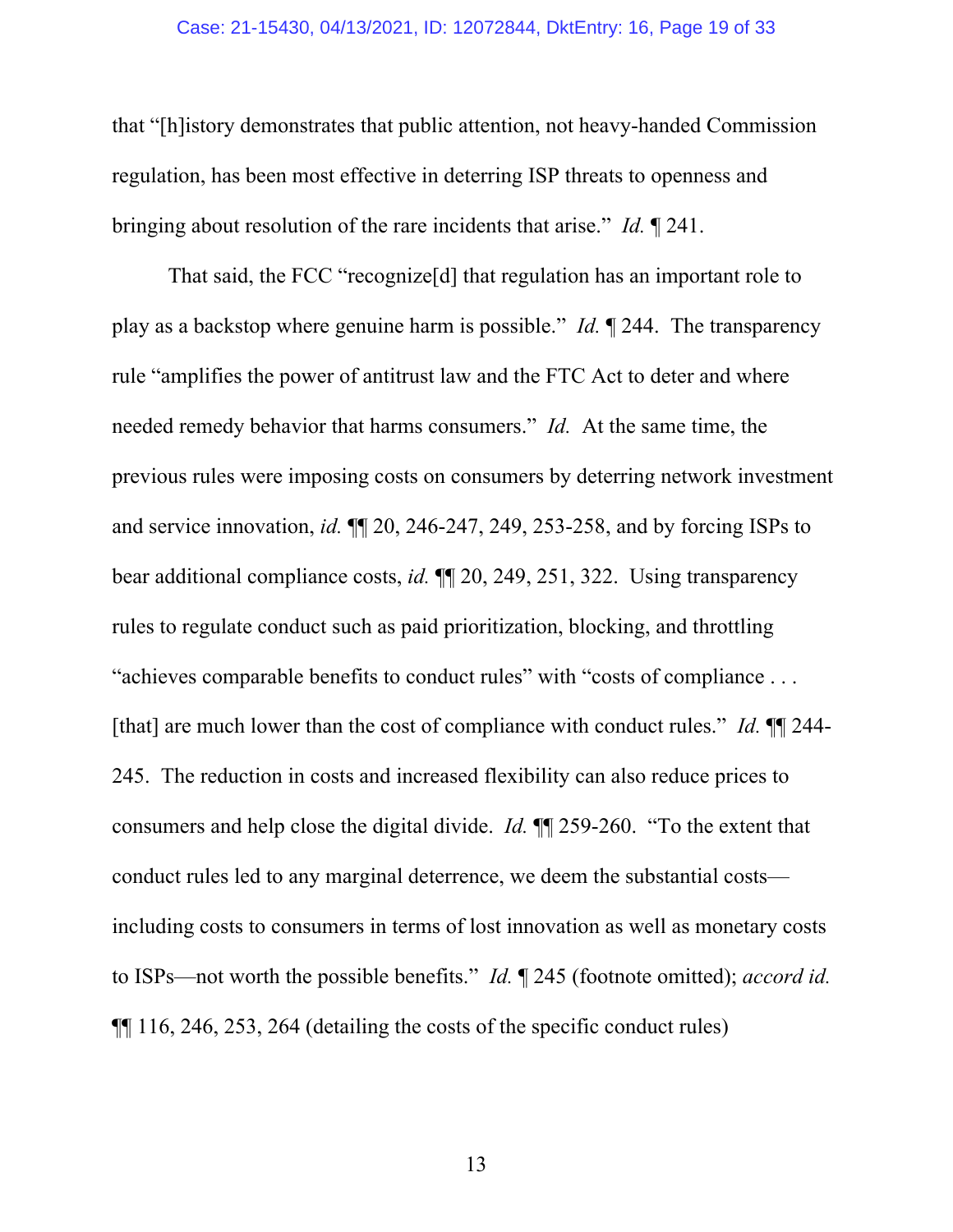The California statute's restrictions are almost verbatim copies of the rules repealed by the FCC's 2018 Order. *See* Cal. Civ. Code §§ 3101-3102; Broadband Petr's Br. 31-33. As such, the California statute runs afoul of the Supreme Court's longstanding recognition that a federal agency's affirmative decision not to impose a certain type of regulation preempts state law attempts to impose that type of regulation so long as the federal agency continues to oversee the subject matter.

### **B. The Caifornia Statute Conflicts with the Light-Touch, Market-Based Regulatory Approach the FCC Adopted to Achieve Its Policy Objectives.**

Enacting restrictions that federal regulation has affirmatively rejected is not the only way that state law can conflict with, and thus be preempted by, federal law. "Under ordinary conflict preemption principles a state law that 'stands as an obstacle to the accomplishment execution of the full purposes and objectives of a federal law is pre-empted." *Williamson v. Mazda Motor of Am., Inc.*, 562 U.S. 323, 330 (2011) (quoting *Hines v. Davidowitz*, 312 U.S. 52, 67 (1941)). And as noted above, the Supreme Court has accorded preemptive effect to federal decisions that market dynamics would discipline certain types of conduct better than regulation. *See Nash-Finch Co.*, 404 U.S. at 144. The Supreme Court has also held that state laws that restrict options that federal financial regulatory policy deliberately wished to leave open constitute "an obstacle to the accomplishment and execution of the full purposes and objectives" of the federal regulatory scheme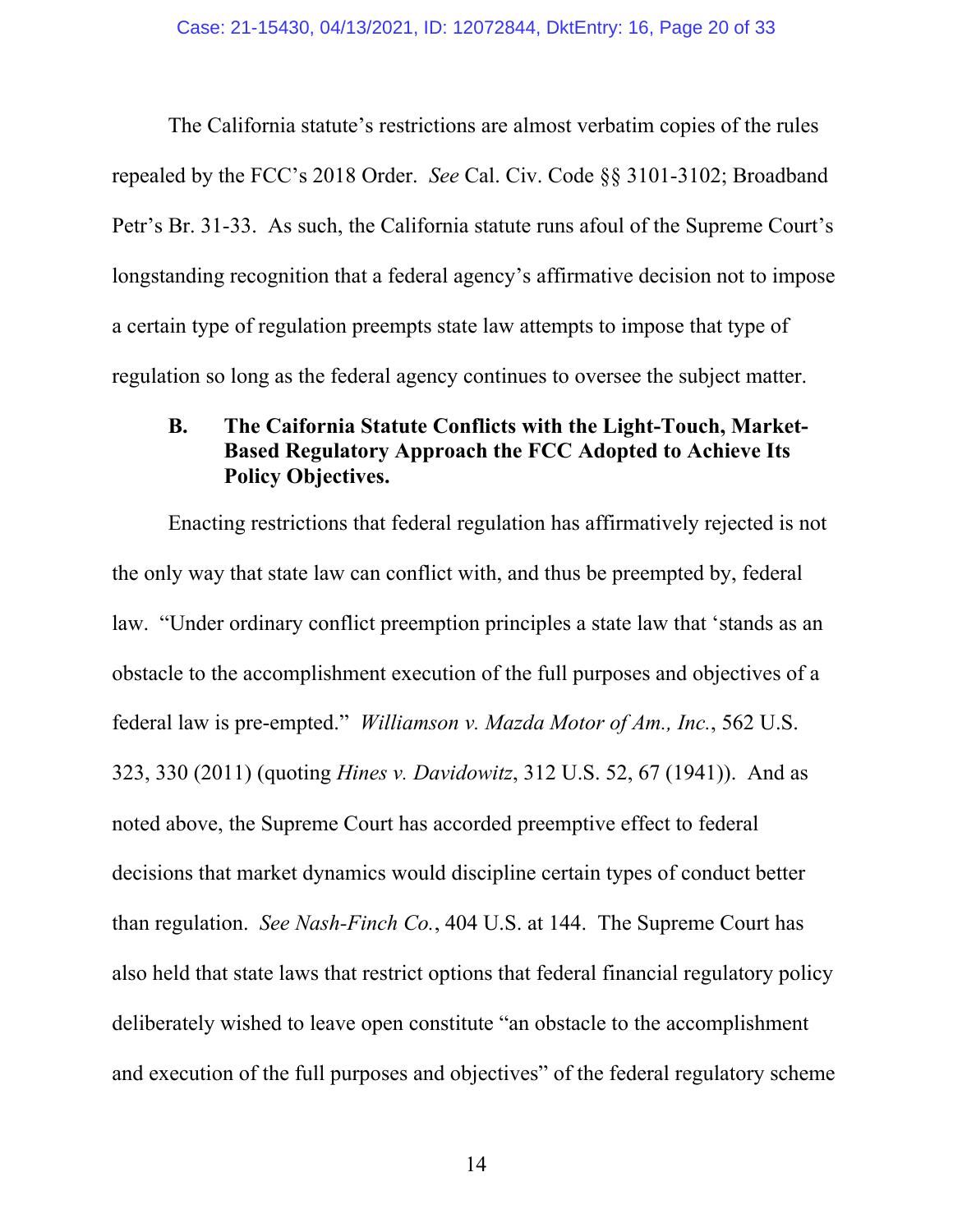and are thus preempted. *Fidelity Fed. Sav. & Loan Ass'n v. de la Cuesta*, 458 U.S. 141, 156 (1982) (quoting *Hines*, 312 U.S. at 67).

The Supreme Court has applied these principles to communications policy, recognizing that the affirmative decision to give providers "the breathing space necessary to expand vigorously and provide a diverse range of . . . offerings" represents an affirmative determination "that restrictive regulation of a particular area is not in the public interest," and therefore , "States are not permitted to use their police power to enact such a regulation." *Capital Cities Cable*, 467 U.S. at 708 (quoting *Ray*, 435 U.S. at 178). This Court has concurred, holding that when the FCC adopts a permissive regulatory policy, permitting a state to force a firm "to comply with the state's more stringent requirements" would "defeat[] the FCC's more permissive policy" and is therefore preempted. *California v. FCC*, 39 F.3d at 933.

As a result, this Court has upheld preemption of state laws attempting to regulate enhanced services, which is the predecessor category to the information services at issue in this case. *Id*. It has also held that federal law bars municipalities from regulating broadband service, deferring to the FCC's decision to "mandate a network architecture that prioritizes consumer choice, demonstrated by vigorous competition among the telecommunications carriers." *AT&T Corp. v. City of Portland*, 216 F.3d 871, 879-80 (9th Cir. 2000). Other Courts of Appeals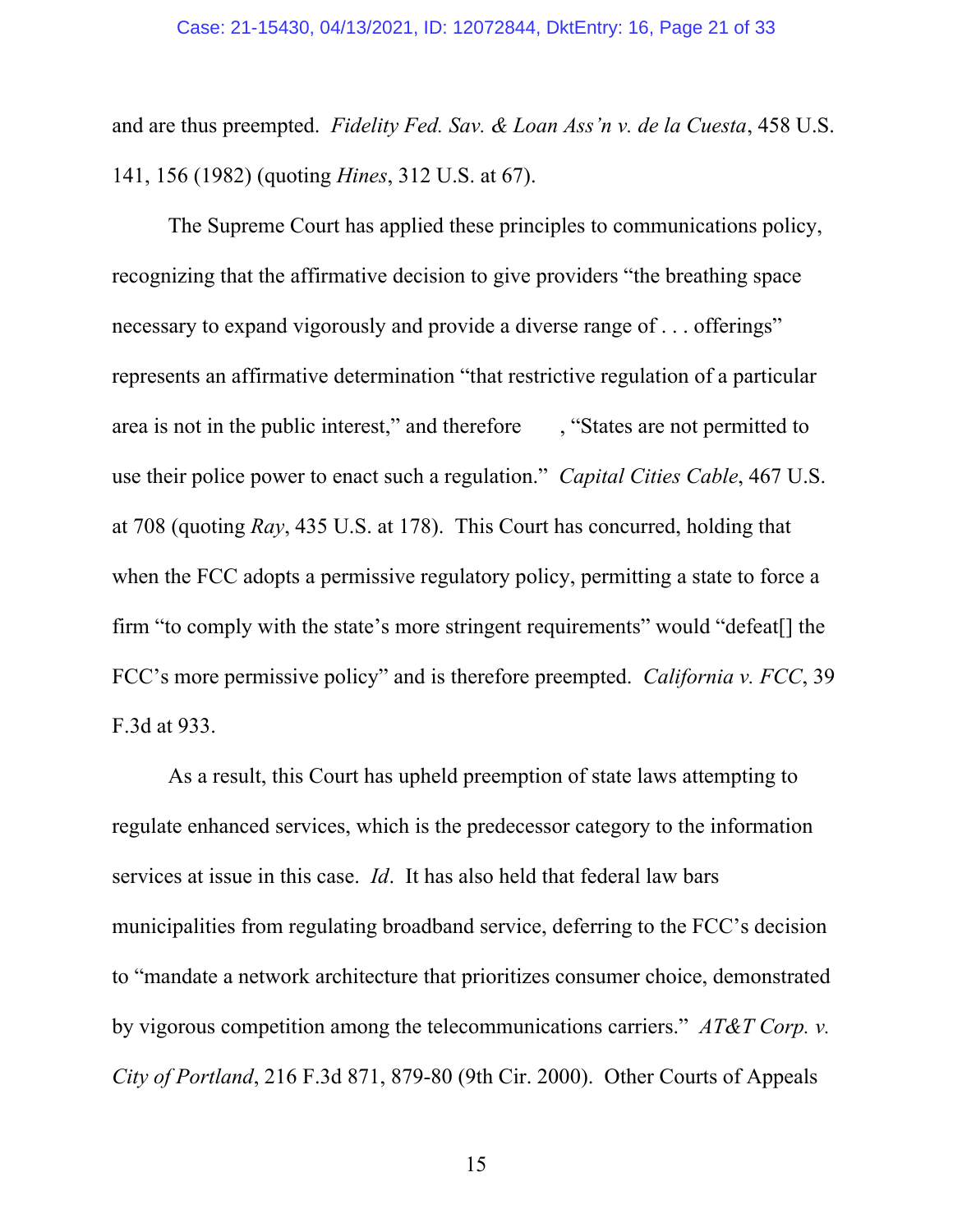have given similar preemptive effect to the FCC's commitment to "promot [ing] a market-oriented policy allowing providers of information services to burgeon and flourish in an environment of free give-and-take of the market place without the need for and possible burden of rules, regulations and licensing requirements." *Minn. Pub. Utils. Comm'n. v. FCC*, 483 F.3d 570, 580 (8th Cir. 2007) (internal quotation marks and citations omitted).

The California statute would clearly obstruct the purposes and objectives of the 2018 Order in precisely this manner. The 2018 Order regulates the precise conduct covered by the California statute (including blocking traffic, impairing or degrading traffic, paid prioritization, zero rating, and interference and disadvantage to the use of content, applications, services, or devices), explicitly concluding that the most beneficial and cost-effective way to do so is by mandating disclosure of practices with respect to that conduct rather than by direct restrictions. 2018 Order ¶¶ 219-220, 244-246, 253, 264.

In so doing, the 2018 Order specifically rejected the type of restrictions embodied in the California statute in favor of a return to the "light-touch, marketbased" regulatory framework that had characterized Internet policy from the Clinton Administration through the first six years of the Obama Administration. 2018 Order ¶¶ 1-2, 207; *accord* ¶¶ 9, 18, 86, 109, 270, 423. This FCC concluded that lifting the type of regulation repealed in 2018 and embodied in the California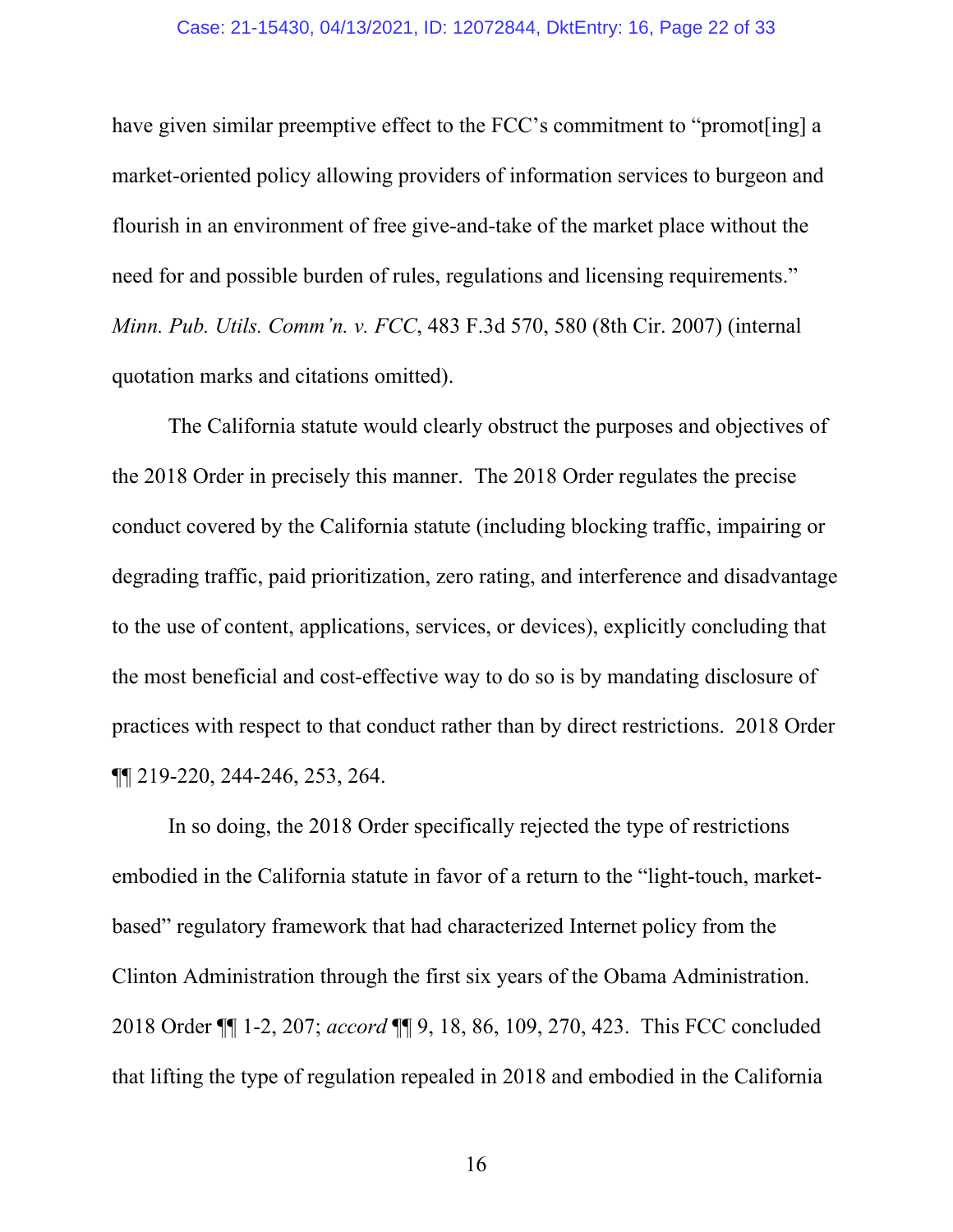#### Case: 21-15430, 04/13/2021, ID: 12072844, DktEntry: 16, Page 23 of 33

statute in favor of a more competition-oriented approach would promote investment and innovation better than would regulation. *Id.* ¶¶ 2, 86-139. Preexisting legal frameworks, such as antitrust and consumer protection laws, can address any potential harms without imposing the regulatory burdens associated with the approach rejected by the FCC in 2018 and subsequently adopted by the California statute. *Id.* ¶¶ 4, 87, 117, 140-154, 261-264.

The 2018 Order is thus properly regarded as active oversight of conduct covered by the California statute through a mechanism that carefully balances the costs and benefits of different regulatory approaches. The 2018 Order's transparency rule mandates disclosures of the specific conduct covered by the California statute and affirmatively rejects imposing direct restrictions on that conduct because the costs of those direct restrictions would exceed their benefits. *Id.* ¶¶ 116, 244-246, 253, 264. Far from an abdication of oversight, the 2018 Order represents an explicit "recogni[tion] that regulation has important role to play as a backstop where genuine harm is possible," *id.* ¶ 244, and that the best way to address any such harms is through regulations that make that conduct visible to market participants and to authorities enforcing the antitrust and consumer protection laws, *id.* ¶¶ 243-244. The 2018 Order reflects the FCC's assessment of the lowest cost approach to regulating the conduct covered by the California statute. *Id.* ¶¶ 239-240, 244-245, 253, 264. It also reflects the FCC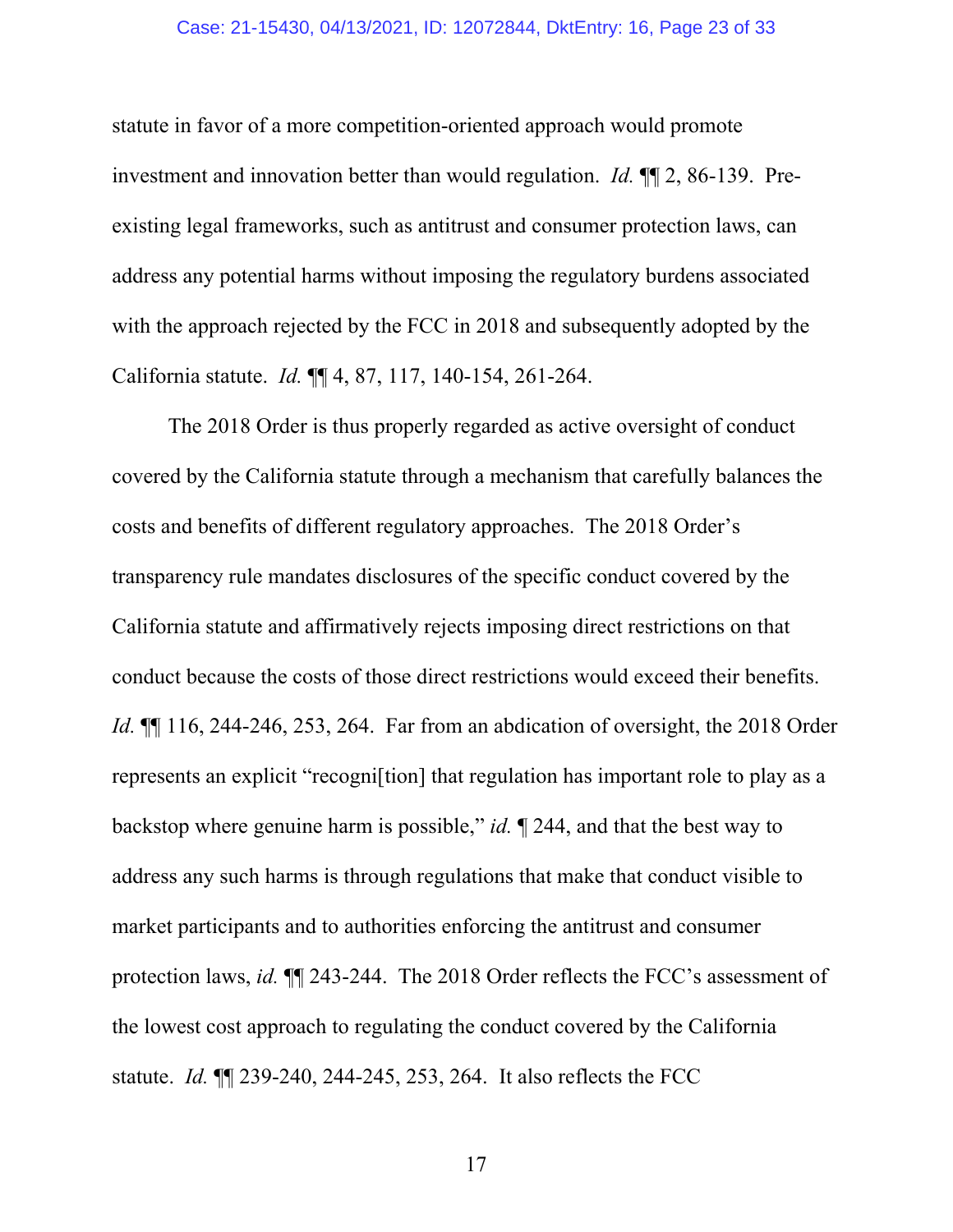Commissioners' candid acknowledgement of their "limits as regulators," by recognizing that heavy-handed conduct regulation is less effective than disclosure rules that enhance the effectiveness of antitrust and consumer protection laws. *Id.* ¶ 122.

If allowed to stand, the California statute would disrupt the careful policy balance struck by the FCC's 2018 Order. It would overturn the FCC's decision that the best way to regulate the conduct that it covers is through the disclosures mandated by the 2018 Order's transparency rule in favor of a more intrusive approach that the FCC affirmatively rejected as not providing benefits sufficient to justify the cost. As such, the California statute is in direct conflict with the purposes and objectives of federal law and is likely to be preempted.<sup>3</sup>

<sup>&</sup>lt;sup>3</sup> The California statute's imposition of common carriage-style regulation on an information service also conflicts with the federal communications statute. The statute defines two types of relevant services: "telecommunications service," 47 U.S.C. § 153(53), and "information service," *id.* § 153(24). These two definitions have long been recognized as mutually exclusive. *Mozilla*, 940 F.3d at 19. Moreover, the statute's definition of "telecommunications carrier" as "any provider of telecommunications services" specifies that "[a] telecommunications carrier shall be treated as a common carrier . . . only to the extent that it is . . . providing telecommunications services." *Id.* § 153(51). For mobile communications, the statute similarly distinguishes between "commercial mobile service" and "private mobile service" and specifies that the former shall be treated as common carriers but the latter shall not. *Id.* § 332(c)-(d). The 2018 Order clearly defined broadband access as an information service, 2018 Order ¶¶ 26-64, and mobile broadband access as ap private mobile service, *id.* ¶ 82. The D.C. Circuit upheld both determinations in a judicial proceeding in which Defendant-Appellee was a party. *Mozilla*, 940 F.3d at 18-45. The California statute's reimposition of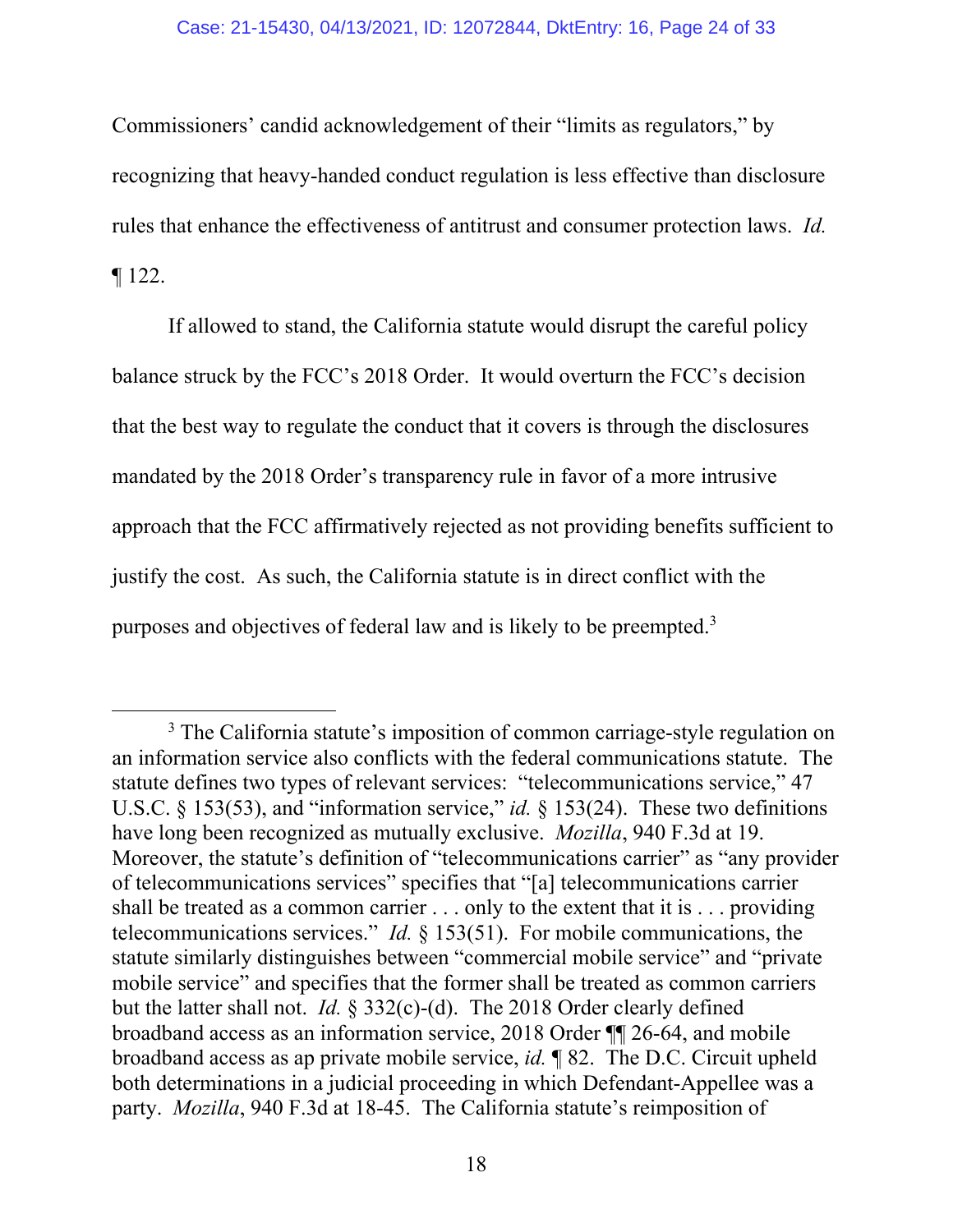### **II. The Practical Impossibility of Separating Interstate and Intrastate Internet Traffic Supports Preempting the California Statute.**

Although the federal communication statute envisions joint federal-state authority over most aspects of communications because most communications services involve at least some intrastate communications, 47 U.S.C. § 152(b), the Supreme Court recognized that the federal government may exercise exclusive jurisdiction "where it [is] *not* possible to separate the interstate and the intrastate components of the asserted FCC regulation." *La. Pub. Serv. Comm'n v. FCC*, 476 U.S. 355, 377 n.4 (1986).; *see also Geier*, 529 U.S. at 869-71 (holding that preemption savings clauses do not bar ordinary conflict preemption principles).

This Court has recognized that this exception to 47 U.S.C. § 152(b) does not require strict impossibility; it requires only that compliance with both state and federal regulations not be "economically or operationally feasible." *California*, 39 F.3d at 933. For example, although it might be "possible" for consumers to circumvent a conflict by purchasing separate devices for interstate and intrastate, it would be "highly unlikely, due to practical and economic considerations." *Id.* (citing *N.C. Utils. Comm'n v. FCC*, 552 F.2d 1036 (4th Cir. 1977)). The Supreme Court has similarly upheld the preemption of a state law that required cable providers to intercept and block certain advertisements in real time depending on

common carriage regulation on what are established to be information services and private mobile services thus directly conflicts with the federal statute.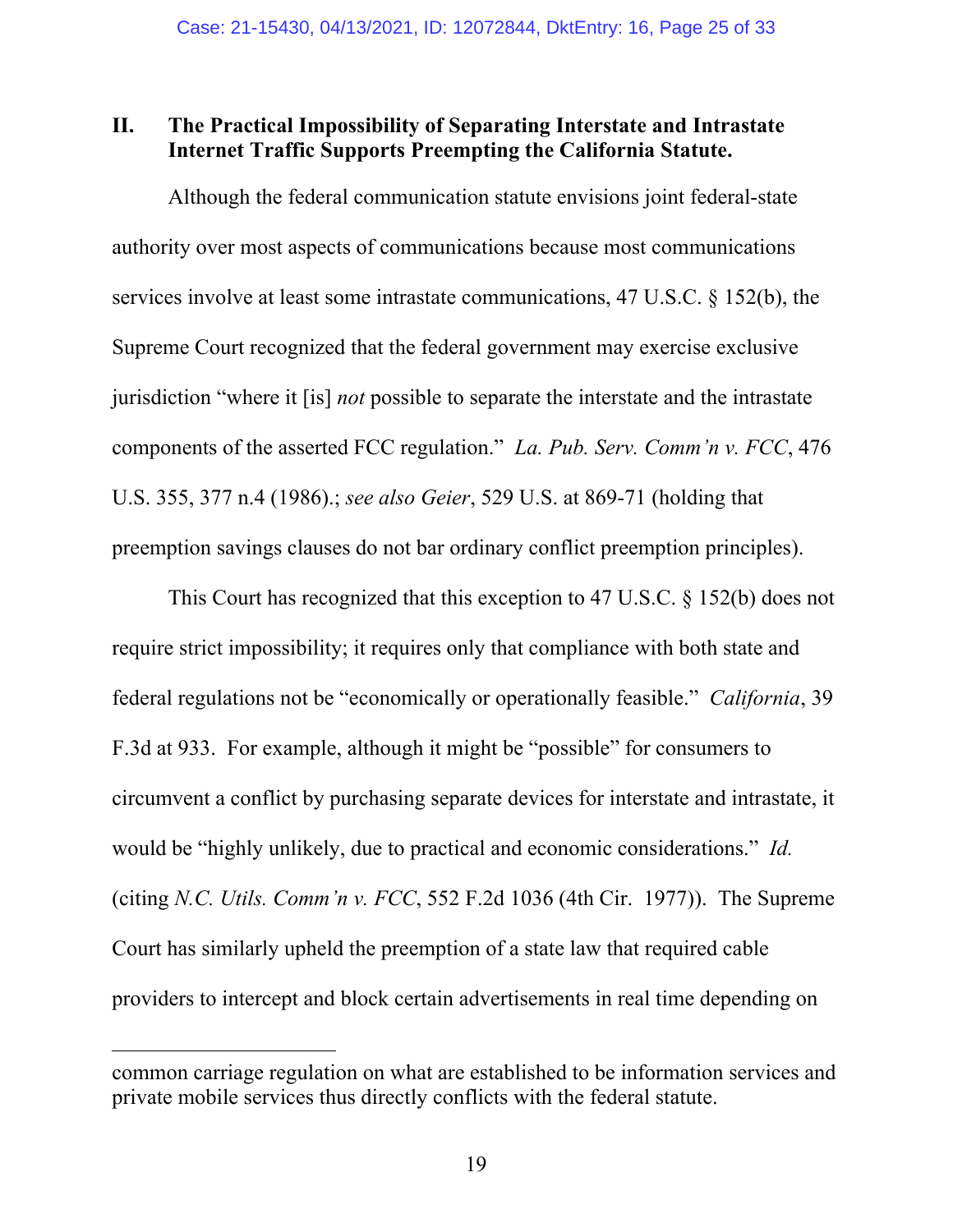#### Case: 21-15430, 04/13/2021, ID: 12072844, DktEntry: 16, Page 26 of 33

where that content originated; even if technically possible, state laws that require such differentiation between interstate and intrastate traffic would be so "prohibitively burdensome" as to justify preemption. *Capital Cities Cable*, 467 U.S. at 707.

The same principles apply to the California statute, which governs service to all customers in California regardless of whether that traffic originates from inside or outside the state. Cal. Civ. Code  $\S 3100(b)$ .<sup>4</sup> Refusing to preempt the California statute would subject interstate traffic to one set of rules if at least one endpoint were located within California and another set of rules if both endpoints were outside the state. Even ignoring the plain language of the statute and construing it to apply only to purely intrastate traffic would still require ISPs serving a customer in California to differentiate between interstate and intrastate traffic. The cost of treating both types broadband traffic differently would be enormous, and any attempt to do so would adversely affect the speed, reliability, and security that consumers expect from the current broadband network. The difficulty of doing so is well illustrated by two common features of the Internet: content delivery networks (CDNs) and caching.

<sup>&</sup>lt;sup>4</sup> This first half of this definition is an almost verbatim copy of the definition adopted in 2018 Order ¶ 21. By its own terms, it covers interstate communications so long as one user is in California and is not limited to purely intrastate communications.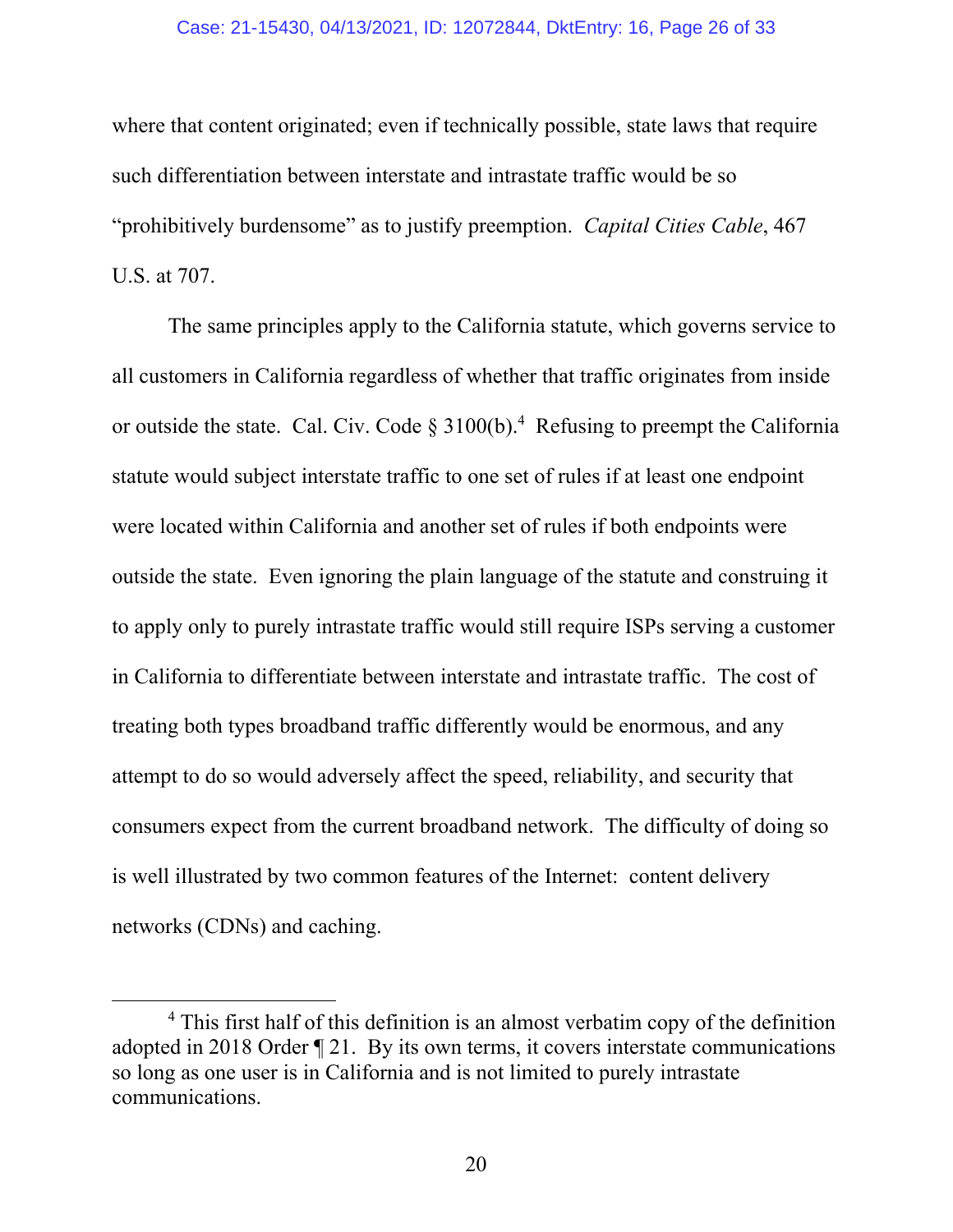#### **A. Content Delivery Networks (CDNs)**

Content Delivery Networks (CDNs) constitute a core pillar of the Internet, delivering an estimated 56% of all Internet traffic in 2017, a number predicted to grow to 72% by 2022. Cisco, *Cisco Visual Networking Index: Forecast and Methodology, 2017-2022*, at 3 (2019), https://davidellis.ca/wp-

content/uploads/2019/05/cisco-vni-feb2019.pdf. CDNs store the same content at hundreds of thousands of locations in every state and in dozens of countries around the world. For example, market leader Akamai stores content at more than 325,000 servers connected to over 1,435 networks in more than 135 countries. Akamai, *Facts and Figures*, https://www.akamai.com/us/en/about/facts-figures.jsp (last visited Apr 12, 2021). CDNs make delivery of content faster, more secure, and less congested by spreading traffic across multiple locations, closer to users. 2018 Order ¶ 169.

CDNs adjust on the fly to deliver content from the most efficient source, determined by both proximity and the need to balance the loads on different servers. Limin Wang et al., *The Effectiveness of Request Redirection on CDN Robustness*, 36 ACM SIGOPS OPERATING SYSS. REV. 345 (Dec. 2002), *available at* https://www.usenix.org/legacy/events/osdi02/tech/full\_papers/wang/wang.pdf. As a result, predicting the location from which content delivered by CDN will come is impossible: Both endpoints can be inside of California, outside of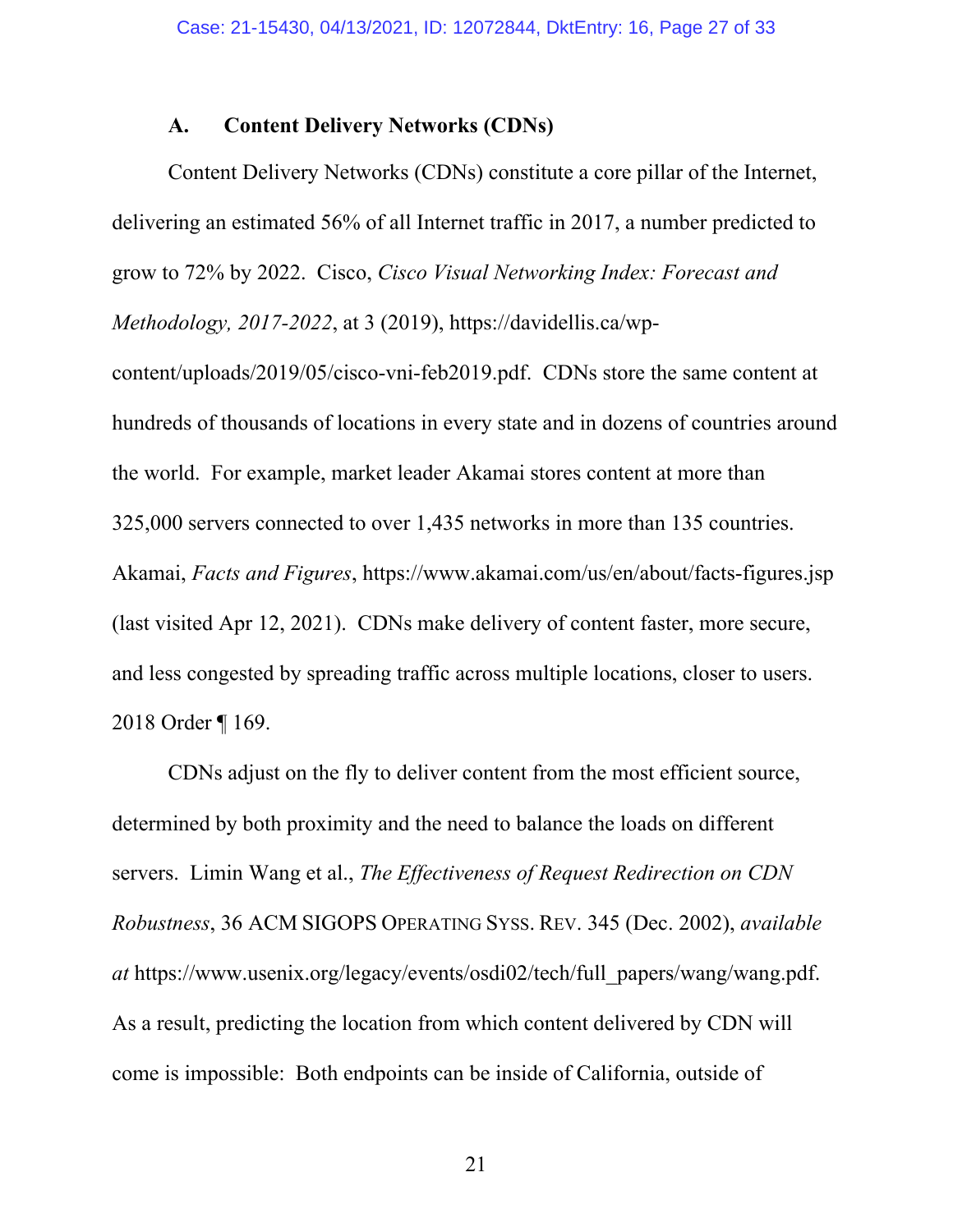California, or one inside and one outside, depending on how the CDN routes the request.

Traffic delivered via CDN thus represents the type of commingling of elements that is practically impossible to separate. Consider, for example, service provided in the Lake Tahoe region located in Nevada. A CDN would ordinarily respond to a request for access to a website that it supports either through a server located either in Stateline or Carson City, Nevada, or one located in South Lake Tahoe or Sacramento, California, depending on which one would be optimal. Implementation of the California statute would force CDNs to select the server based not only on which one would provide the best service but also on the burdens created by state law should it opt to serve the traffic from one located in California and the costs to implement systems to differentiate between the two types of traffic.

## **B. Caching**

Another related technology is caching. Caching, like CDNs, makes retrieving Internet content faster, more reliable, and cheaper by storing content closer to users. 2018 Order ¶ 42. Different companies temporarily cache popular content on local servers around the country and the world. Sometimes broadband providers cache content to deliver to users either on their own or as a service to content companies and may market caching services as a point of differentiation.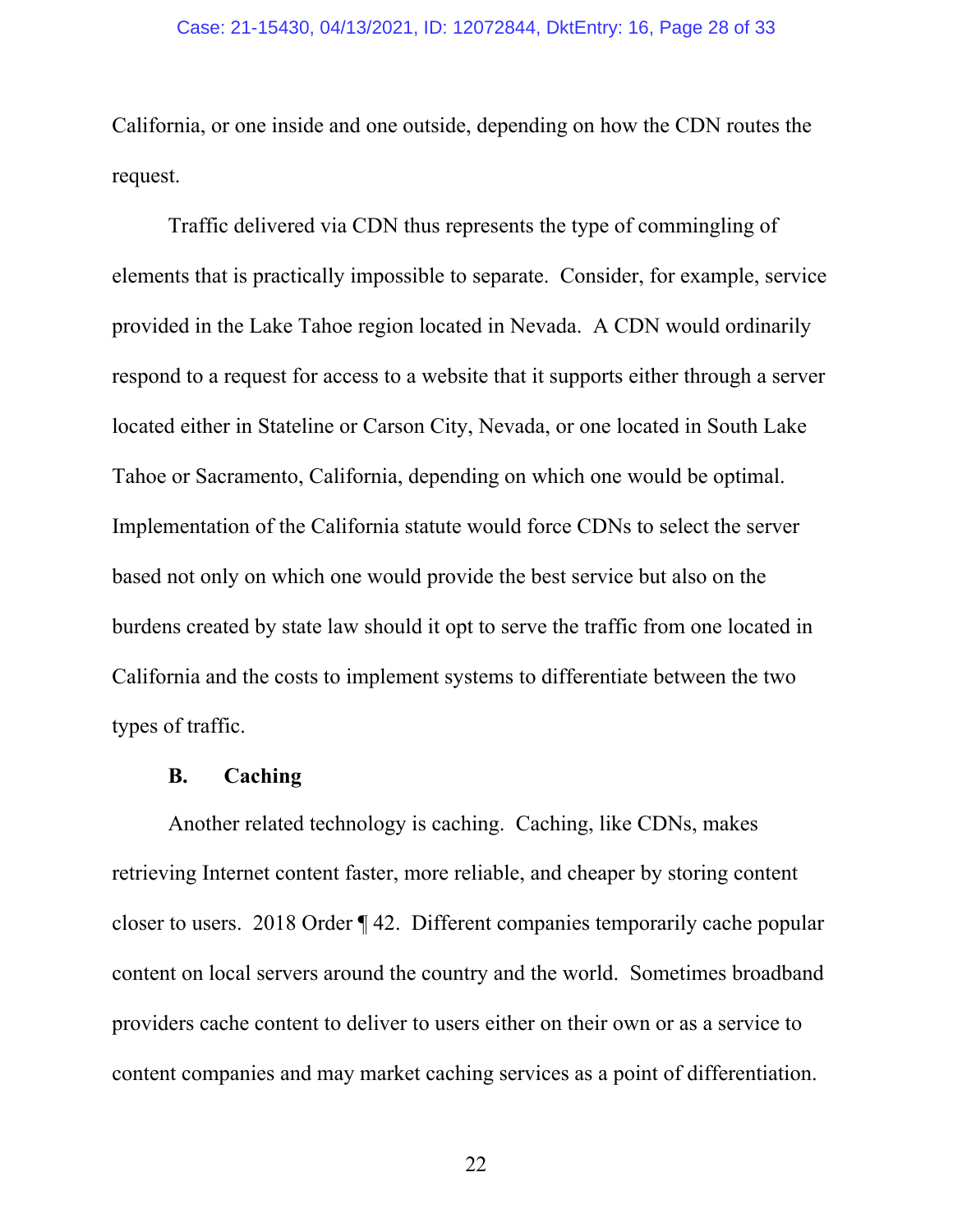*Id.* ¶ 48. On other occasions, content companies cache their own content on their own servers or on CDNs. An emerging literature suggests that caching may play a particularly important role in new 5G networks. *See, e.g.*, Fawad Ahmad et al., *Cooperation Based Proactive Caching in Multi-Tiered Cellular Networks*, 10 APPLIED SCI. 6145 (2020).

Caching adds a layer of complexity and unpredictability about whether and where to cache particular content . As the FCC notes, caching is based on complex algorithms to determine what content to cache, where and how long to cache it, and in what format. 2018 Order ¶ 41 & n.141. As a result, content accessed under the same IP address may be delivered from a distant server located in another state or from a local server located within the state, a decision that may vary from network to network and even within the same network over time. *Restoring Internet Freedom*, Notice of Proposed Rulemaking, 29 FCC Rcd. 4434 ¶ 29 (2017). Implementation of the California statute would alter this decision by providing incentives to cache content hosted inside California in a location outside the state, by imposing costs to differentiate among requests for service depending on location, and by creating additional compliance costs. Even more problematically, these decisions would alter users' rights in ways that are completely opaque to them.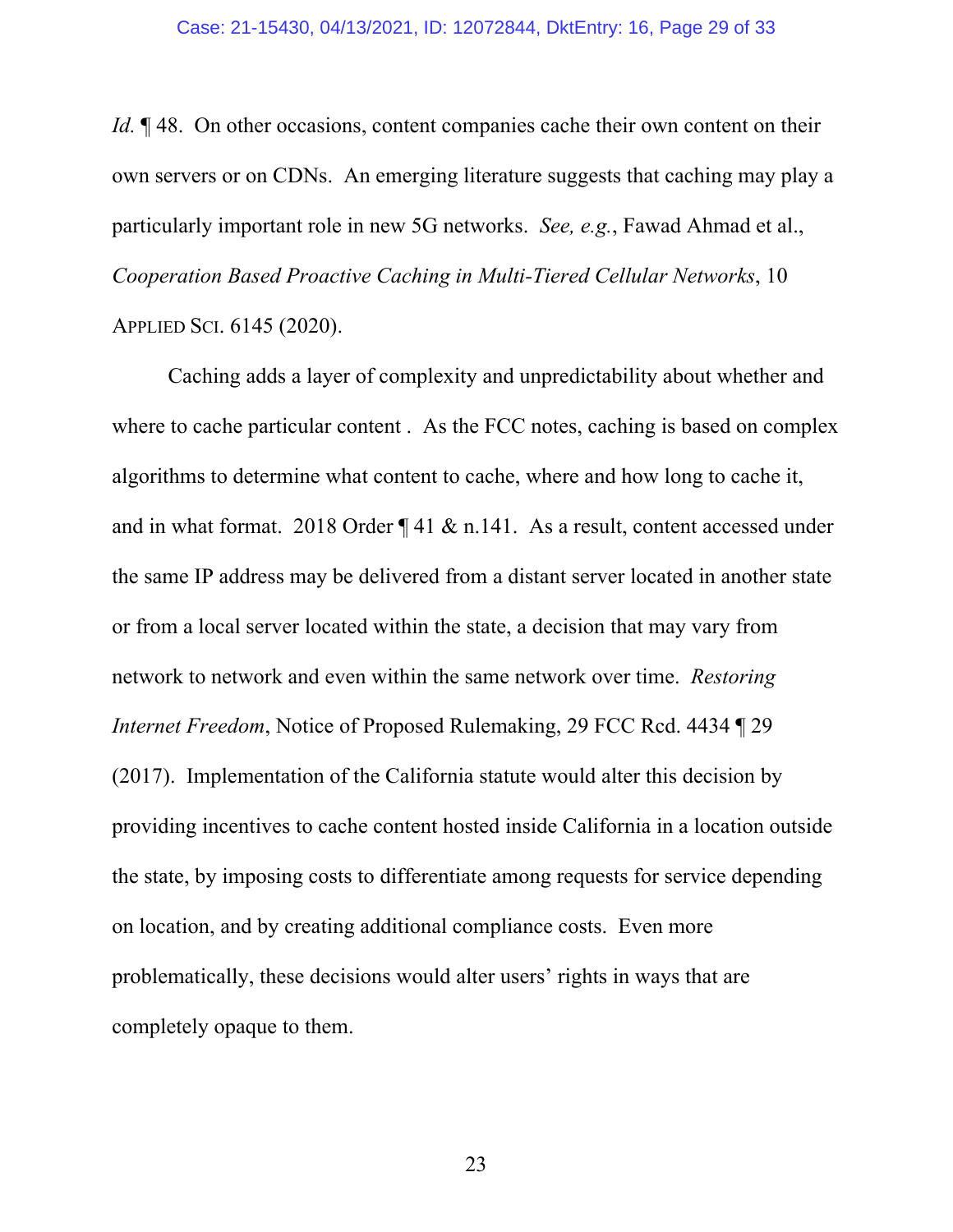#### **C. An Intermingled System**

The practical result of both CDNs and caching is that the California statute forces ISPs to differentiate between different types of traffic and users in ways that are quite problematic. Compliance with the California statute could force broadband providers to subject all traffic to the most stringent requirements regardless of any conflicts with federal policy. *See* 2018 Order ¶ 200 ("[I]t is impossible or impracticable for ISPs to distinguish between intrastate and interstate communications over the Internet or to apply different rules in each circumstance. Accordingly, an ISP generally could not comply with state or local rules for intrastate communications without applying the same rules to interstate communications."). Already, California's intrusive regulations have endangered a nationwide partnership between Internet providers and the Department of Veterans Affairs to connect veterans to healthcare services over the Internet. *See* John Hendel, *VA Asking California if Net Neutrality Law Will Snag Veterans' Health App*, POLITICO CAL. (Mar. 24, 2021 6:48 PM),

https://www.politico.com/states/california/story/2021/03/24/va-asking-californiaif-net-neutrality-law-will-snag-veterans-health-app-1369440.

The California statute risks forcing ISPs into differentiating among different types of traffic in ways that are practically impossible. (Indeed, the prospect that a law intended to encourage similar treatment of traffic might compel such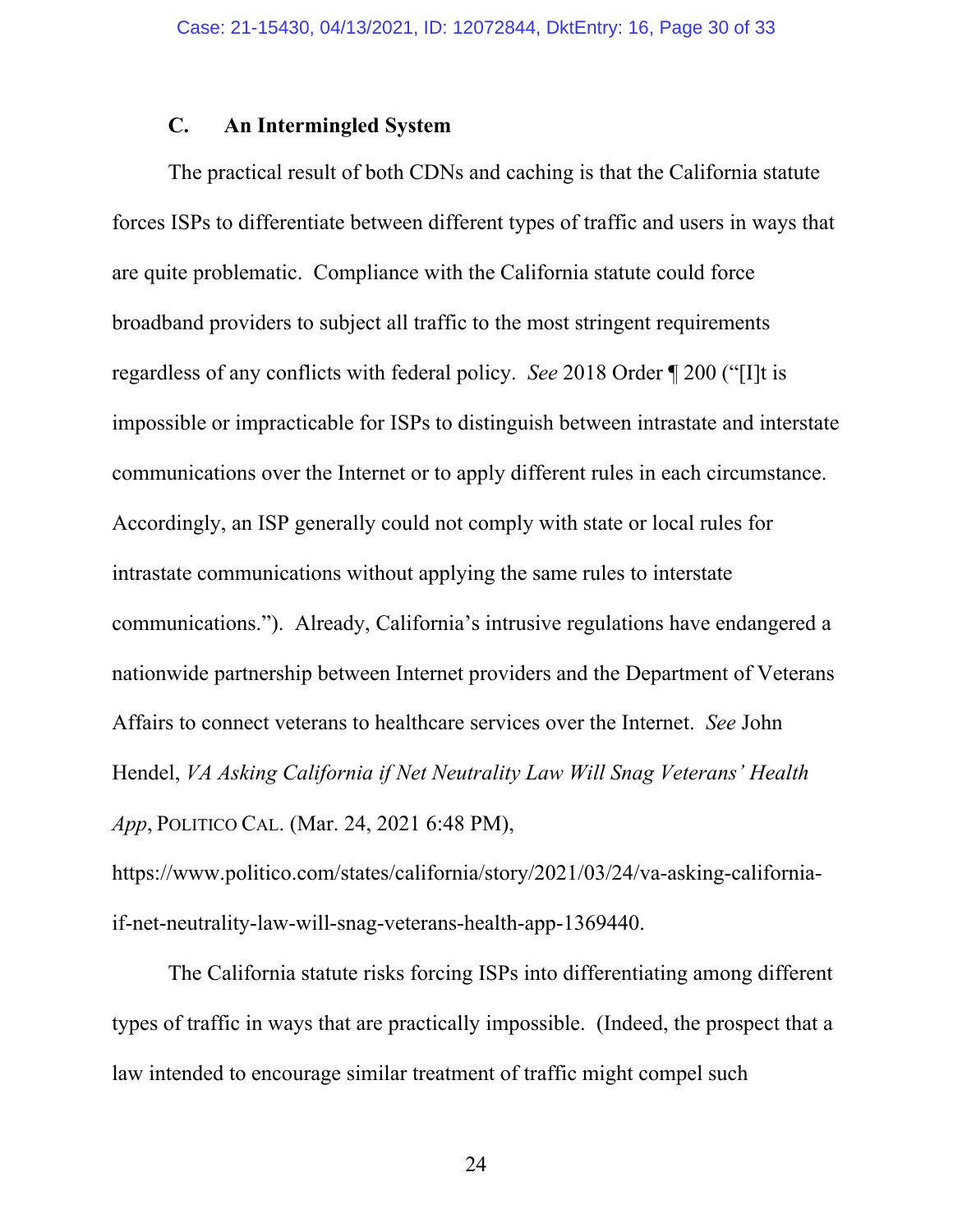differential treatment is ironic.) The difficulty in implementing this distinction risks forcing ISPs into a Hobson's choice between implementing an economically nonviable solution and foregoing providing a beneficial service altogether, an unacceptable double bind that this Court has already found sufficient to justify preempting the conflicting state law. *California*, 39 F.3d at 933.

## **CONCLUSION**

For the foregoing reasons, this Court should find a likelihood of success on the merits of the Plaintiff-Appellants' preemption claim.

Respectfully submitted,

/s/ *Christopher S. Yoo* Christopher S. Yoo

April 13, 2021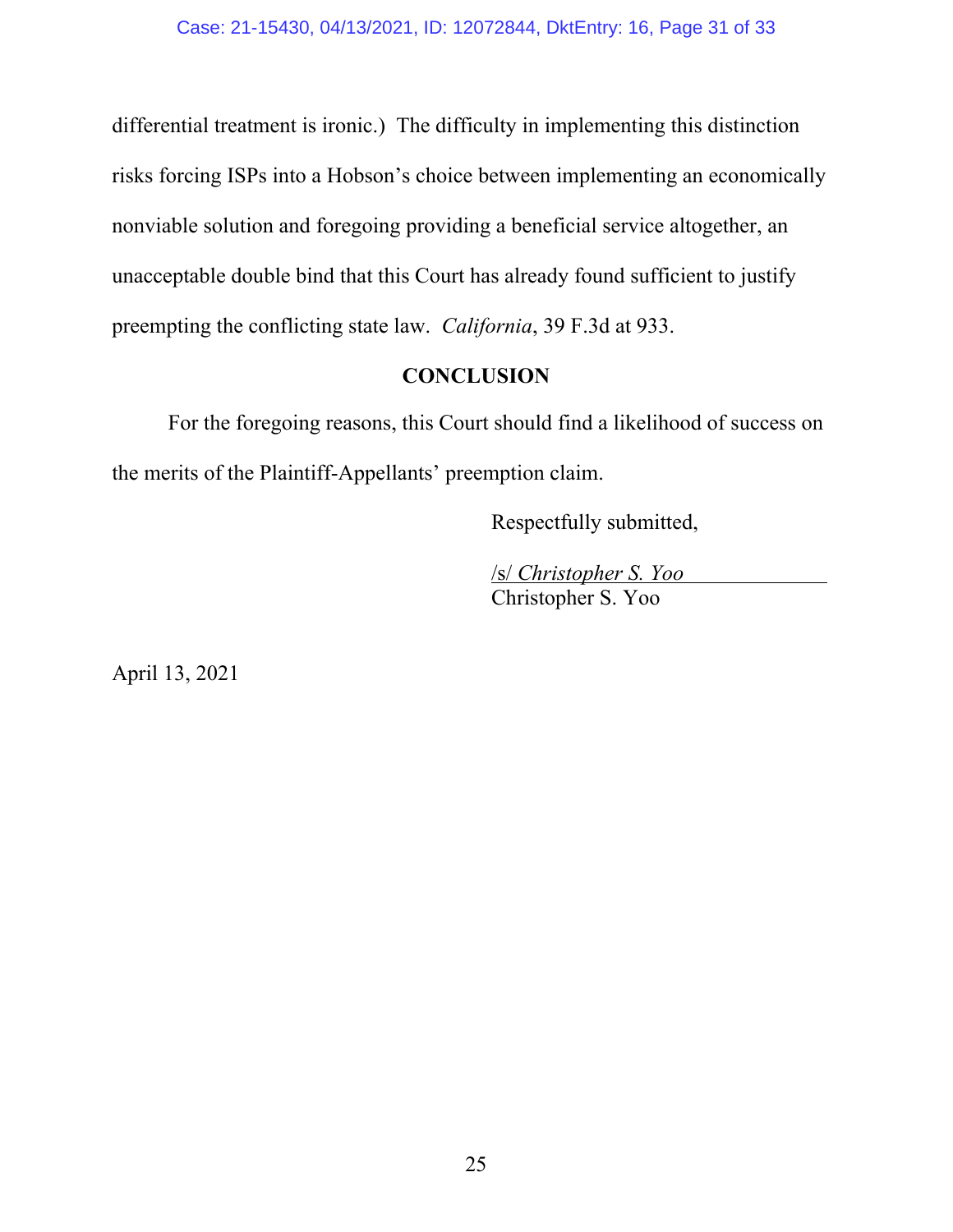#### **CERTIFICATE OF COMPLIANCE**

**9th Cir. Case Number(s)** 21-15430

I am the attorney or self-represented party.

**This brief contains** 5,764 words, excluding the items exempted by

Fed. R. App. P. 32(f). The brief's type size and typeface comply with Fed. R. App.

P.  $32(a)(5)$  and  $(6)$ .

I certify that this brief *(select only one)*:

- [ ] complies with the word limit of Cir. R. 32-1.
- [ ] is a **cross-appeal** brief and complies with the word limit of Cir. R. 28.1-1.
- [x] is an **amicus** brief and complies with the word limit of Fed. R. App. P. 29(a)(5), Cir. R. 29-2(c)(2), or Cir. R. 29-2(c)(3).
- [ ] is for a **death penalty** case and complies with the word limit of Cir. R. 32-4.
- [ ] complies with the longer length limit permitted by Cir. R. 32-2(b) because *(select only one)*:
	- $\lceil \cdot \rceil$  it is a joint brief submitted by separately represented parties;
	- [ ] a party or parties are filing a single brief in response to multiple briefs; or
	- [ ] a party or parties are filing a single brief in response to a longer joint brief.
- $\lceil$  | complies with the length limit designated by court order dated
- $\lceil$  1 is accompanied by a motion to file a longer brief pursuant to Cir. R. 32-2(a).

**Signature** /s/ *Christopher S. Yoo* **Date:** April 13, 2021